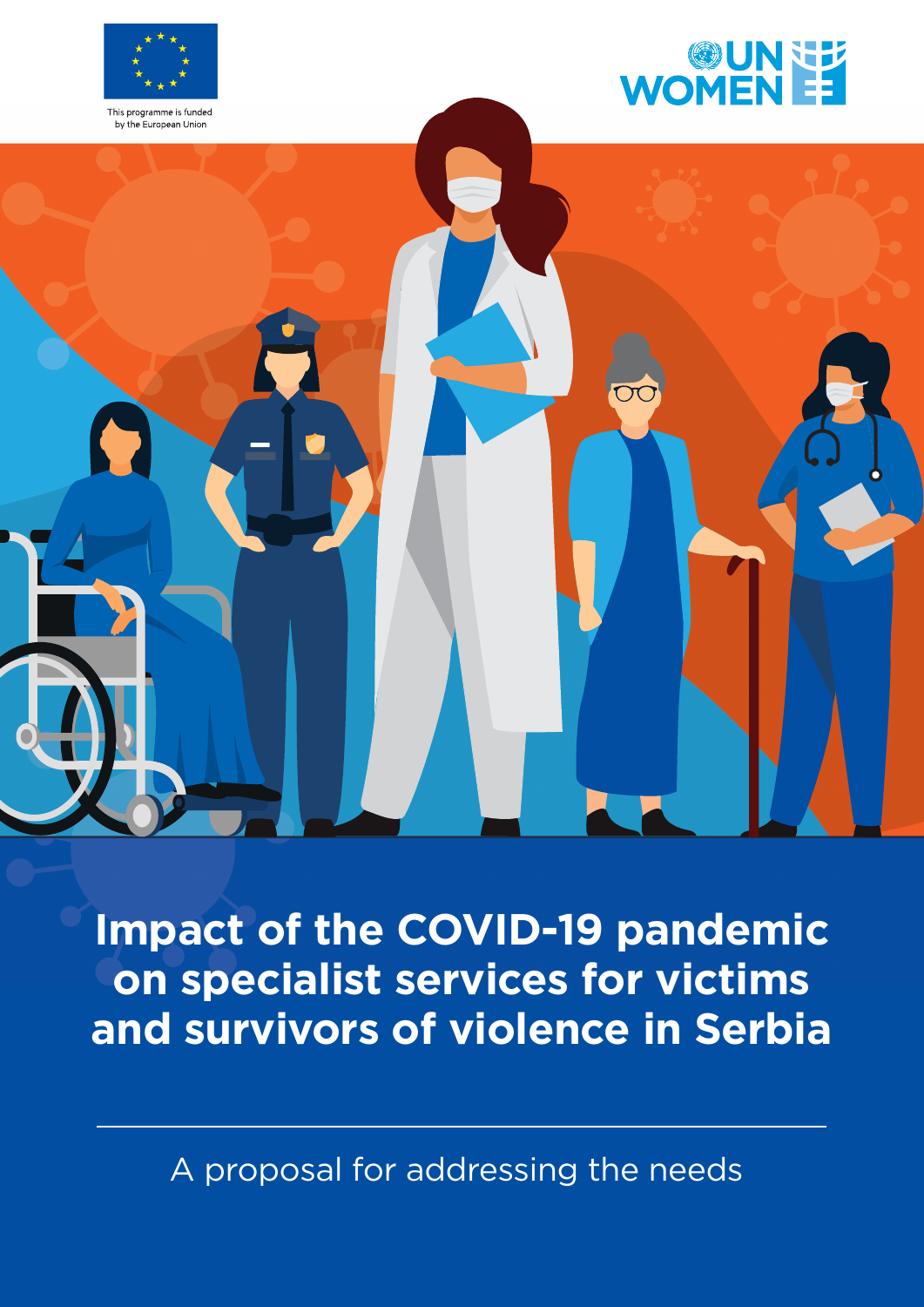



Copyright © UN Women 2020 All rights reserved.

All rights reserved. No part of this publication may be reproduced, stored in a retrieval system or transmitted, in any form or by means, electronic, mechanical, photocopying, recording or otherwise, without prior permission.

UN Women is the UN organization dedicated to gender equality and the empowerment of women. A global champion for women and girls, UN Women was established to accelerate progress on meeting their needs worldwide. UN Women supports UN Member States as they set global standards for achieving gender equality and works with the Governments and civil society to design laws, policies, programmes and services needed to implement these standards.

This report was produced with the financial support of the European Union. Its contents are the sole responsibility of the Regional Programme on Ending Violence Against Women in the Western Balkans and Turkey "Implementing Norms, Changing Minds" and do not necessarily reflect the views of the European Union. The content of this publication does not necessarily reflect the views of UN Women, its Executive Board or the United Nations Member States. The designations in this publication do not imply an opinion on the legal status of any country or territory, or its authorities, or the delimitation of frontiers.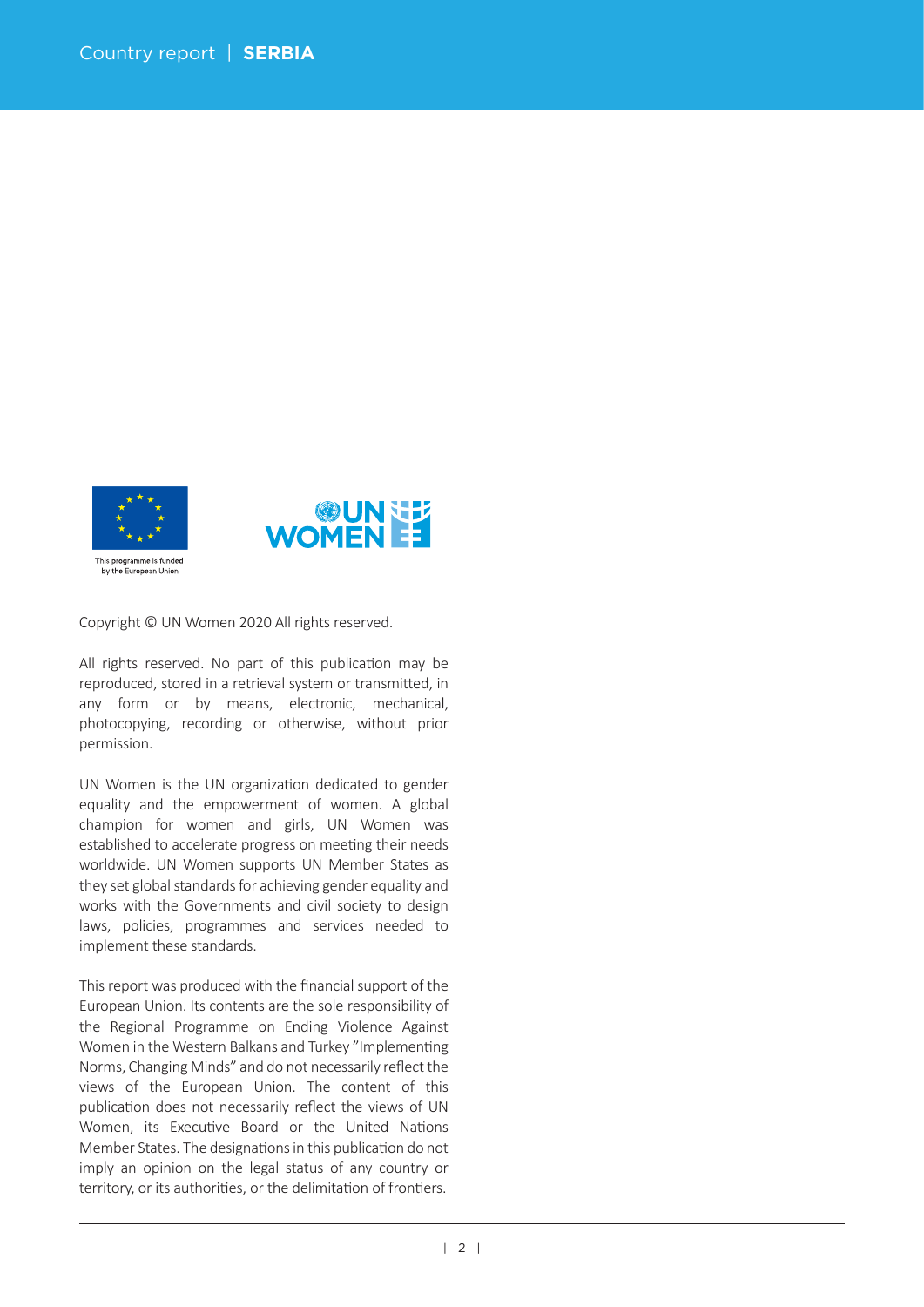# **Contents**

|    | <b>Contents</b>                                                              | 3  |
|----|------------------------------------------------------------------------------|----|
|    | <b>Acknowledgements</b>                                                      | 4  |
|    | <b>List of Acronyms</b>                                                      | 5  |
| 1. | Introduction                                                                 | 6  |
|    | 2. Perception of impact of the COVID-19 pandemic on<br>implementing partners | 9  |
|    | 3. Needs and challenges caused by the COVID-19 crisis                        | 11 |
|    | 4. Challenges related to other VAW activities                                | 26 |
|    | 5. Key recommendations for programming purposes                              | 28 |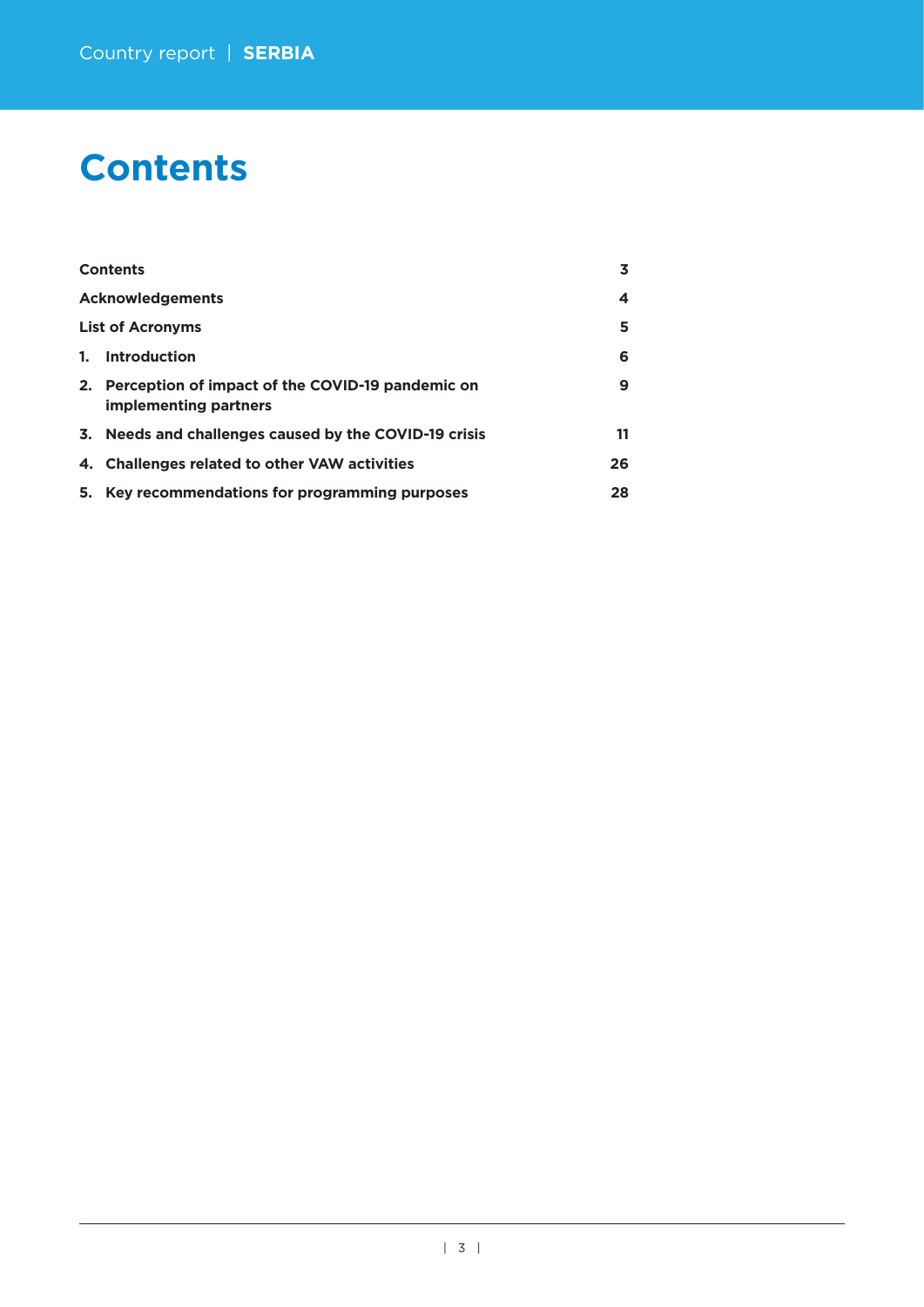# **Acknowledgements**

This report, which is part of the rapid assessment"[Impact of the COVID-19 pandemic on](https://eca.unwomen.org/en/digital-library/publications/2020/05/impact-of-the-covid-19-pandemic-on-specialist-services-for-victims-and-survivors-of-violence) specialist services for victims and survivors of violence in the Western Balkans and Turkey: [A proposal for addressing the needs,](https://eca.unwomen.org/en/digital-library/publications/2020/05/impact-of-the-covid-19-pandemic-on-specialist-services-for-victims-and-survivors-of-violence)" was prepared and adapted by the UN Women Europe and Central Asia Regional Office within the regional programme on ending violence against women in the Western Balkans and Turkey, "Implementing Norms, Changing Minds."

The rapid assessment is the result of a truly collective endeavour made possible thanks to the valuable and insightful contributions of seven civil society partners in Serbia who generously gave their time and energy to help produce the report. We also extend our sincere gratitude and special thanks to the women survivors who shared their testimonies and personal stories.

We offer our gratitude to the author and lead researcher, Marija Babović, for her incredible feat in this period of crisis that has been achieved only thanks to her devotion, longstanding expertise and ability to think outside of the box.

Also, we thank the UN Women colleagues, who showed prompt responsiveness and will play a key role in supporting the implementation of the programmatic interventions proposed in the assessment.

Finally, we extend our gratitude to the European Commission for its continuous support in addressing the needs of women and girls in the region.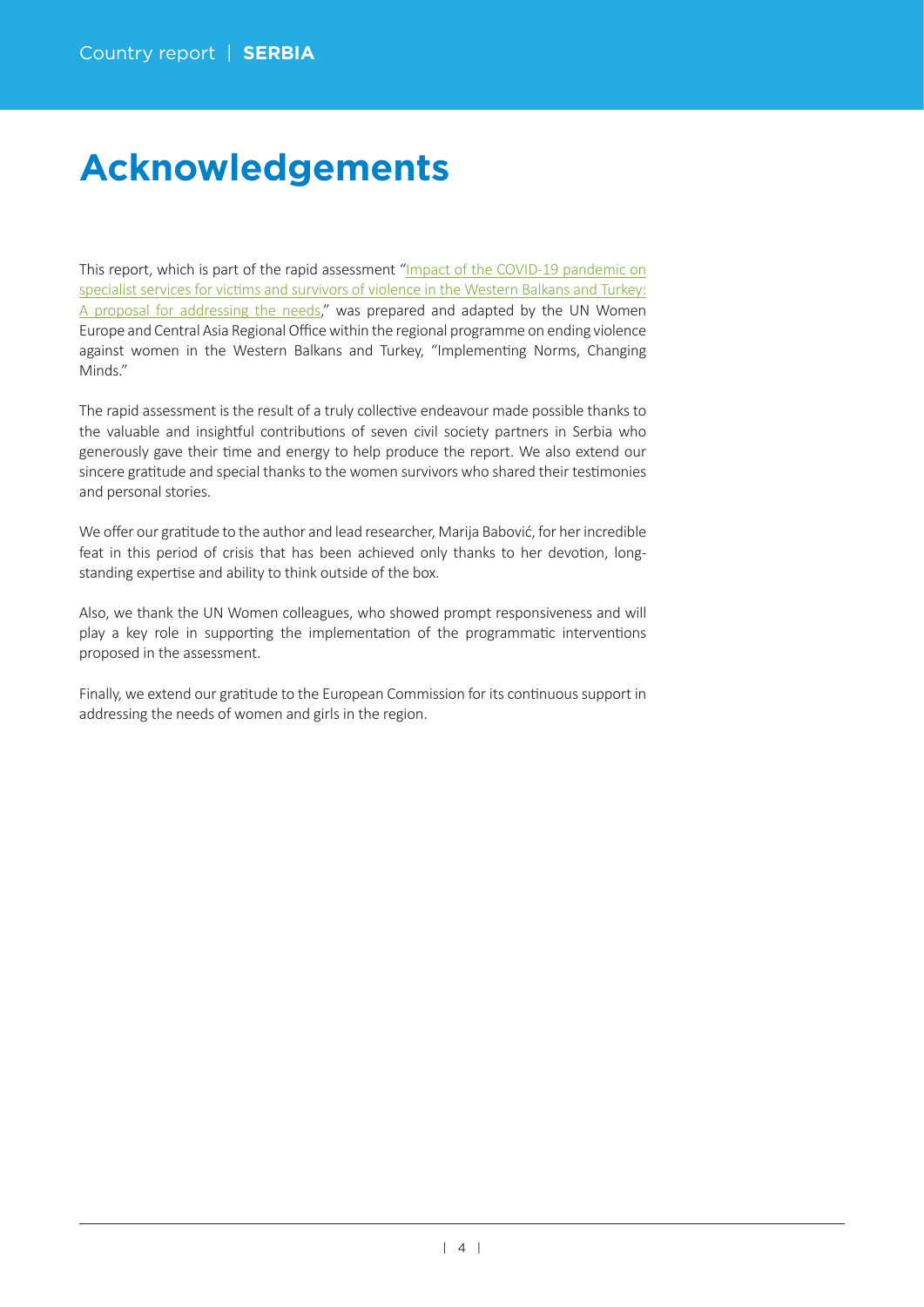# **List of Acronyms**

| <b>CEDAW</b>    | Convention on the Elimination of Discrimination against Women |
|-----------------|---------------------------------------------------------------|
| <b>COVID-19</b> | Corona Virus Disease 2019                                     |
| EU              | European Union                                                |
| IC              | Istanbul Convention                                           |
| <b>IOs</b>      | International Organizations                                   |
| <b>INGOs</b>    | International Non-Governmental Organizations                  |
| <b>RCC</b>      | Rape Crisis Center                                            |
| <b>UN</b>       | <b>United Nations</b>                                         |
| <b>VAW</b>      | Violence against Women                                        |
| <b>VDS</b>      | Victimology Society of Serbia                                 |
| <b>WHO</b>      | World Health Organization                                     |
|                 |                                                               |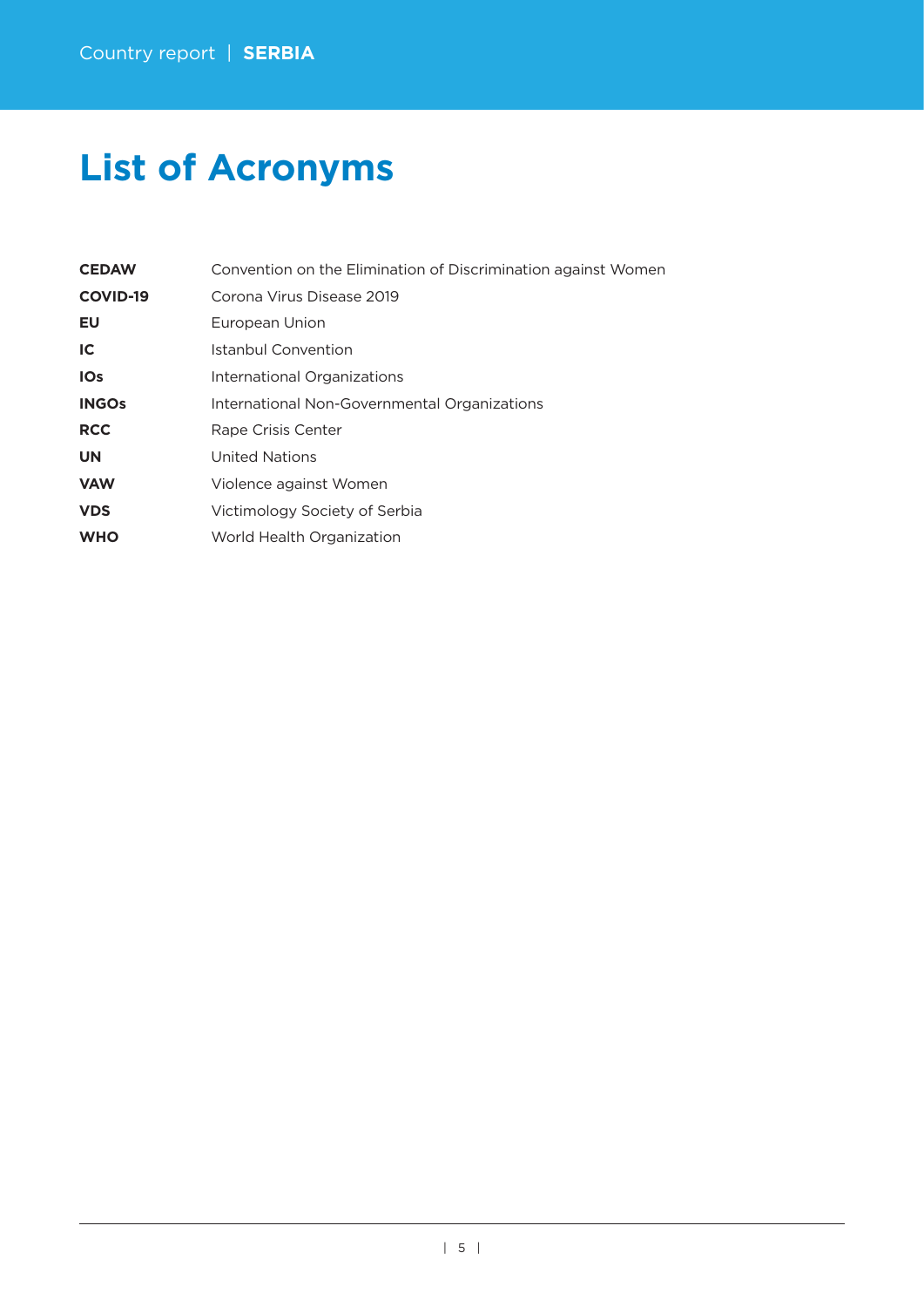# **1. Introduction**

# **BACKGROUND**

The outbreak of the COVID-19 pandemic has strongly impacted the health of populations, economies and public services, including social services, working patterns and everyday life practices of people around the globe. Since March 11, 2020, when the World Health Organization (WHO) declared the COVID-19 outbreak as a global pandemic, governments in the Western Balkans and Turkey began introducing measures in response to it. The impact of the pandemic has deepened already profound gender gaps grounded in patriarchal structures and cultures. The burden of the COVID-19 crisis has been particularly placed on women. They make up the majority of frontline workers in the health sector and the majority of the workforce in supermarkets and pharmacies, not only being exposed to higher health risks but also facing challenges in commuting to work in the face of cancellation of public transport, organizing childcare during the closure of kindergartens and schools, and caretaking for older family members as their movement is reduced or prohibited. The challenges faced by women who are now working from home are of different kind interference of work and family care and stress caused by difficulties to commit adequately to work under the pressure of family needs, and vice versa. The pandemic has also impacted women providing personal services whose microbusinesses are closed, as well as the army of women informally providing services to households, such as cleaning/household maintenance, childcare and care for the elderly, who have been left without work or incomes. $1$ The COVID-19 pandemic has demonstrated the profoundness of gender inequalities in the region and the fragility of progress made to date.

Violence against women (VAW) is the most extreme manifestation of gender inequalities, and when these inequalities increase, violence follows the same pattern. As

documented by different reports,<sup>2</sup> violence increases in humanitarian situations, including those related to epidemics and pandemics. Frustration related to health risks, but also economic losses, uncertainty, lockdowns, restrictions in movement and deprivation, increase violence against women. At the same time, due to the measures in response to pandemics, services for prevention and protection of women from violence are less available, whether due to changed work regimes, lack of information on new modes of access to services. restricted movement or firmer control of perpetrators over women during lockdowns.

Within this context, the regional programme "Ending violence against women in the Western Balkans and Turkey: Implementing Norms, Changing Minds," managed by UN Women and funded by the European Union, launched a rapid assessment of specialized services to women exposed to violence with an aim to better understand the current situation and challenges posed to service delivery, as well as to explore new opportunities for innovative approaches. The EU-UN Women programme has been supporting a reduction in discrimination and violence against women and girls in the Western Balkans (Albania, Bosnia and Herzegovina, Kosovo\*, North Macedonia, Montenegro and Serbia) and Turkey, anchored in the Convention on the Elimination of Discrimination against Women (CEDAW), the Council of Europe Convention on preventing and combating violence against women and domestic violence (the Istanbul Convention), and also in alignment with European Union accession standards. The programme supports the development of an enabling legislative and policy environment on eliminating violence against women and all forms of discrimination; promotes favorable social norms and attitudes to prevent gender

<sup>1</sup> UN Women Europe and Central Asia, Gender Equality matters in COVID-19 response, https://eca.unwomen.org/en/news/in-focus/in-focus-genderequality-in-covid-19-response.

<sup>2</sup> UNGA A/70/723. Protecting Humanity from Future Health Crises: Report of the High Level Panel on the Global Response to Health Crises. For the European Union, this designation is without prejudice to positions on status, and is in line with UNSCR 1244/1999 and the ICJ Opinion on the Kosovo declaration of independence. For UN Women, references to Kosovo shall be understood to be in the context of UN Security Council Resolution 1244 (1999).

For the European Union, this designation is without prejudice to positions on status, and is in line with UNSCR 1244/1999 and the ICJ Opinion on the Kosovo declaration of independence. For UN Women, references to Kosovo shall be understood to be in the context of UN Security Council Resolution 1244 (1999).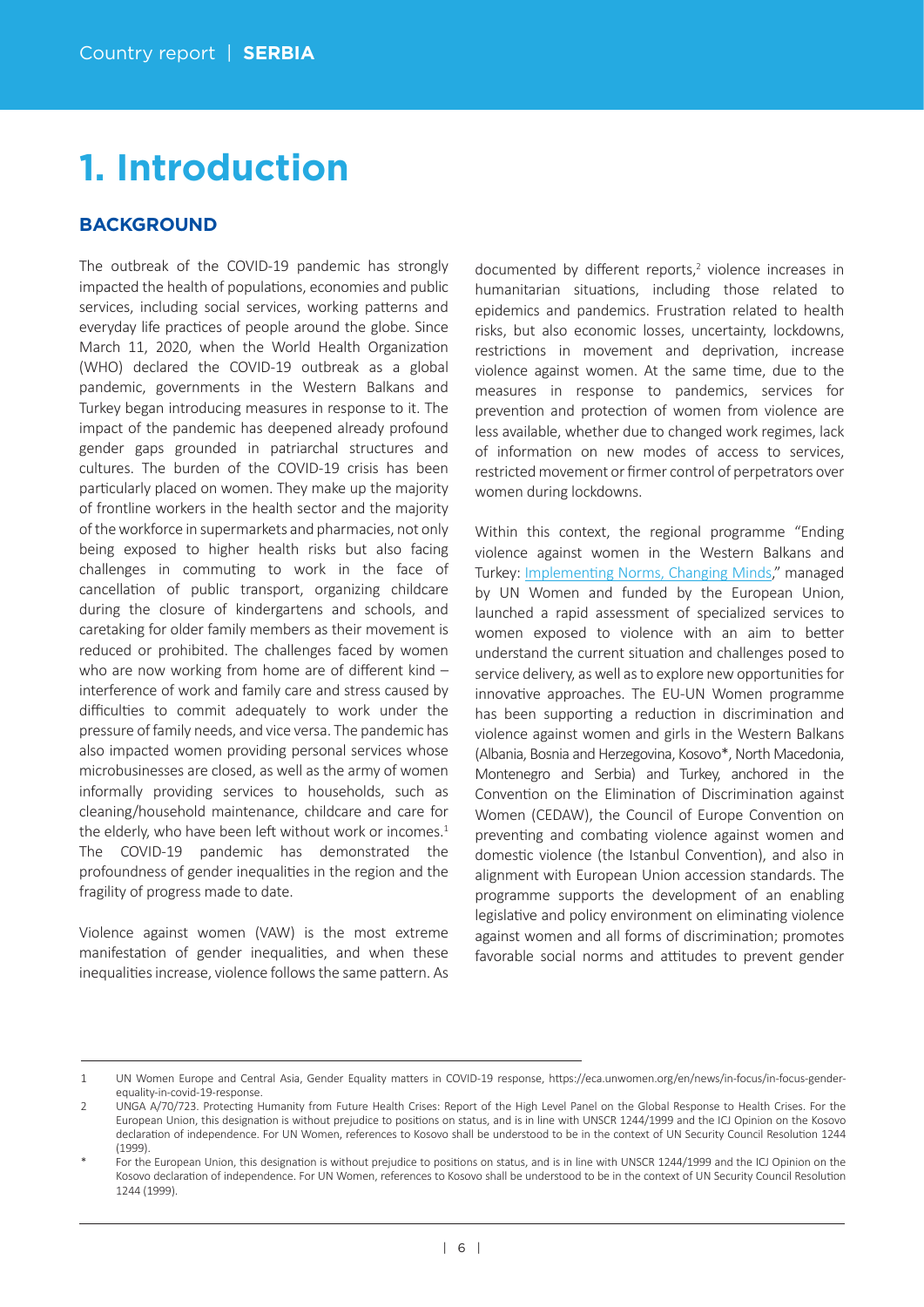discrimination and violence against women; and pursues empowering women and girls (including those from disadvantaged groups) who have experienced discrimination or violence to advocate for and use available, accessible, and quality services. The programme channels its interventions through and to women's organizations, with an emphasis on those working with women from disadvantaged groups.

# **PURPOSE, SCOPE AND OBJECTIVES**

This report, which is part of the rapid assessment "Impact of the COVID-19 pandemic on specialist services for victims and survivors of violence in the Western Balkans and Turkey: A proposal for addressing the needs," presents the situation regarding the delivery of specialized services in Serbia in the context of the COVID-19 pandemic to women exposed to violence, including those that are faced with multiple discrimination. The aim of this assessment is to understand the challenges service providers are facing in service delivery, their mitigation strategies and the emergence of innovative solutions and practices. The report also considers the challenges women face in accessing services in Serbia. The objective is to provide evidence and recommendations for programming in order to provide adequate support to civil society organizations during and after the pandemic.

It is important to note that this assessment is limited in scope and purpose and is not intended to provide a comprehensive mapping of services provided in Serbia, nor a comprehensive evaluation of those services. Instead, this rapid assessment intends to provide information that can serve as a snapshot of the impact of the COVID-19 pandemic on a select group of organizations and their beneficiaries. While the report is far from comprehensive, it may provide useful insights to civil society organizations and donors on the gaps exposed by the pandemic and some options for addressing those gaps.

There are at least two crucial reasons for this intervention. Firstly, the pandemic has revealed that services are not well designed for crisis situations, particularly crises caused by infectious diseases, which have very different causes and consequences from emergency situations caused by natural or human-made disasters. Secondly, the pandemic

more clearly revealed weak spots in the system for prevention and protection, which can be better targeted with support. The pandemic crisis, as any other crisis, poses challenges, but also presents opportunities for innovation as organizations adjust services to fit the new reality; this innovation should be supported in order to develop more effective and better quality services.

Within this framework, the specific objectives of the rapid assessment include:

- Understanding the challenges in service provision and mitigation strategies;
- Understanding the obstacles in accessing services by women who experienced violence during the COVID-19 pandemic or those who were already beneficiaries of specialized services prior to the crisis and still rely on support;
- Understanding the capaci�es and needs of service provider organizations in order to provide more adequate support and enable them to more effectively adjust to the situation and provide continuous services in line with Istanbul Convention standards:
- Identifying the needs of women victims of violence related to information, helplines and shelter, as well as medical, psychological and legal support.

The scope of the assessment in terms of the sample includes civil society organizations which are implementing partners from Serbia supported through EU-UN Women programme. In terms of time frame, the assessment covers the period from the time COVID-19 was declared a pandemic (mid-March) until early May. This was a period of dynamic changes. Although some measures have been relaxed or lifted by the end of the preparation of this report, it is still difficult to see how long pandemic will last or which measures will remain effective in the longer term.

Therefore, the recommendations are not focused on the immediate response to the pandemic situation, but are designed with the idea that the challenges revealed during the pandemic highlight existing gaps and provide opportunities for new solutions that can be applied in the post-pandemic period.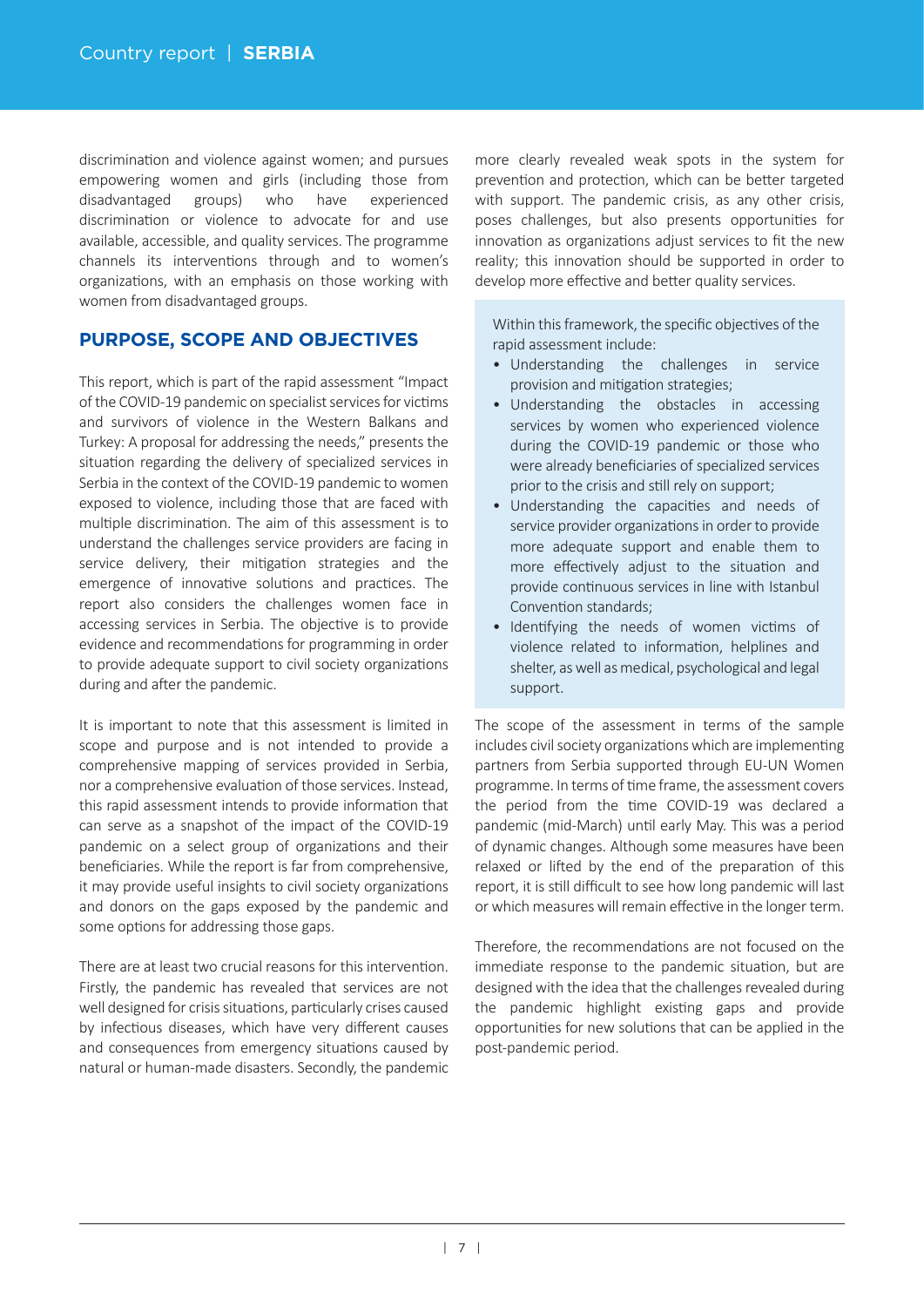# **METHODOLOGY**

The report is based on data obtained by an online survey administered to organizations supported through UN Women programme 'Implementing Norms, Changing Minds.' In total, seven organizations submitted answers to the structured questionnaire.

As supplementary to this survey, the qualitative survey with beneficiaries of services was conducted through semi structured in-depth interviews. The beneficiaries were interviewed by qualified personal of implementing organizations using same interview guide. The interviews were conducted in line with the highest ethical standards, taking care of the safety of beneficiaries, preventing secondary victimization and granting full anonymity and confidentiality of respondents.

# **COVID-19 MEASURES AND THEIR IMPACT ON BENEFICIARIES AND SERVICES**

On the 8th of May, the total number of registered COVID-19 infection cases in the Western Balkans and Turkey was 151,204, Serbia having 9,943 cases.

In response to the pandemic, governments across the region, including in Serbia, introduced diverse measures, which had a significant impact on service delivery. The majority of implementing organizations reported that their work was impacted by the restrictions of movement of citizens, transfer of work from offices to homes, special work regimes of health institutions that allowed only admission of urgent medical cases, postponement of all court proceedings related to VAW and domestic violence (DV) except emergency measures, cancellation of public transport and closure of direct, face-to-face services in public administration and public social services.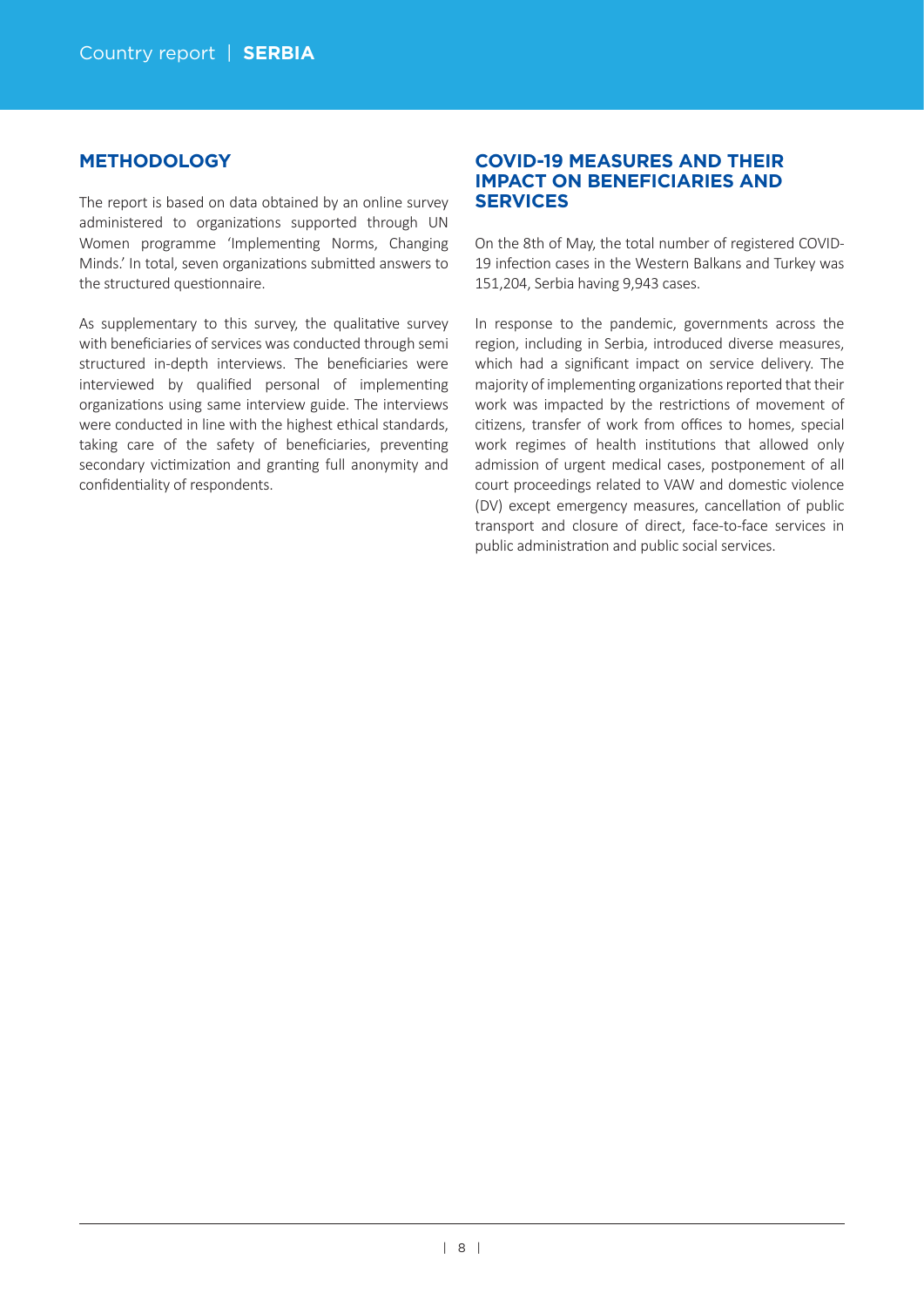# **2. Perception of impact of the COVID-19 pandemic on implementing partners**

Seven organizations participated in the survey in Serbia: Victimology Society of Serbia (VDS), Fenomena Association, Association of Women Sandglass (henceforth Sandglass), SOS Network Vojvodina, Iz Kruga – Vojvodina, Gender Knowledge Hub and Bibija Roma Women's Centre. Implementing organizations are small organizations in terms of number of employed persons, which is typical of women's rights organizations in Serbia. They rely on a small number

of permanently and temporarily employed staff and engage a significant amount of volunteer work. The impact of the COVID-19 pandemic on the personnel structure of organizations has not yet affected permanent staff, but there has been a moderate reduction of temporarily employed persons and a significant reduction of volunteers. Employees and volunteers are almost all women, apart from two male volunteers in two organizations.

|                                                                                  | <b>Bibija</b>                                                                                                     | <b>SOS</b><br><b>Network</b><br><b>Vojvodina</b>                        | <b>Gender</b><br><b>Knowledge</b><br><b>Hub</b> | <b>Iz Kruga</b><br><b>Vojvodina</b>                                                           | <b>Fenomena</b>                                             | <b>Sandglass</b>                                  | <b>Victimology</b><br><b>Society</b>                                       |
|----------------------------------------------------------------------------------|-------------------------------------------------------------------------------------------------------------------|-------------------------------------------------------------------------|-------------------------------------------------|-----------------------------------------------------------------------------------------------|-------------------------------------------------------------|---------------------------------------------------|----------------------------------------------------------------------------|
| Geographical<br>scope                                                            | Local                                                                                                             | Regional                                                                | Local                                           | National                                                                                      | Local,<br>national.<br>cross border                         | Local, national,<br>cross border                  | National                                                                   |
| Permanently<br>employed                                                          | $\overline{3}$                                                                                                    | 6                                                                       | $\Omega$                                        | $\overline{4}$                                                                                | $\overline{0}$                                              | $\overline{4}$                                    | $\mathbf{1}$                                                               |
| <b>Temporarily</b><br>employed                                                   | 10                                                                                                                | 10                                                                      | $\overline{0}$                                  | 6                                                                                             | 5                                                           | $\mathbf 1$                                       | 6                                                                          |
| <b>Volunteers</b>                                                                | $\overline{2}$                                                                                                    | 50                                                                      | 13                                              | 3                                                                                             | 5                                                           | 8                                                 | 5                                                                          |
| <b>Types of</b><br>violence for<br>which<br>protection<br>support is<br>provided | Physical<br>Sexual<br>Sexual<br>harassment<br>Psychological<br>Economic<br>Child, early<br>and forced<br>marriage | Physical<br>Sexual<br>Sexual<br>harassment<br>Psychological<br>Economic |                                                 | Physical<br>Sexual<br>Sexual<br>harassment<br>Psychological<br>Economic<br>Forced<br>abortion | Physical<br>Sexual<br>Sexual<br>harassment<br>Psychological | Physical<br>Sexual<br>harassment<br>Psychological | Physical<br>Sexual<br>Sexual<br>harassment<br>Psychological<br>Economic    |
| <b>Key activities</b><br>other than<br>services                                  | Advocacy<br>campaign                                                                                              | Advocacy<br>campaign<br>Research                                        | Advocacy<br>campaign<br>Research<br>Training    | Advocacy<br>campaign<br>Research<br>Training                                                  | Advocacy<br>campaign<br>Research                            | Advocacy<br>campaign<br>Research<br>Training      | Advocacy<br>campaign<br>Research<br>Training                               |
| Change in<br>personnel<br><b>February - April</b><br>2020                        | no change                                                                                                         | -4 temporary<br>$-20$<br>volunteers                                     | -2 volunteers                                   | -1 temporary<br>-3 volunteers                                                                 | -2 temporary<br>-5 volunteers                               | -2 volunteers                                     | No change                                                                  |
| Organization<br>premises                                                         | Rented                                                                                                            | Rented                                                                  | In premises<br>of volunteers                    | Rented                                                                                        | Rented                                                      | Rented                                            | Rented                                                                     |
| Resilience-<br>how long they<br>are able to<br>sustain                           | 1-3 months                                                                                                        | 1-3 months                                                              | Up to 6<br>months                               | More than a<br>year                                                                           | 1-3 months                                                  | A year                                            | Up to 6<br>months                                                          |
| <b>Main sources of</b><br>funding                                                | 100% INGOs                                                                                                        | 100% IOs,<br>bilateral                                                  | 90% INGOs,<br>10%<br>members<br>fees            | 4% local<br>budget<br>43% IOs<br>37% INGOs<br>16% Other                                       | 95% INGOs<br>5%<br>commercial<br>activity                   | 90% IINGOs<br>10% members<br>fees                 | 70% IOs<br>20% INGOs<br>5%<br>commercial<br>activity<br>5% members<br>fees |

#### **Table 1: Profile of implementing partners**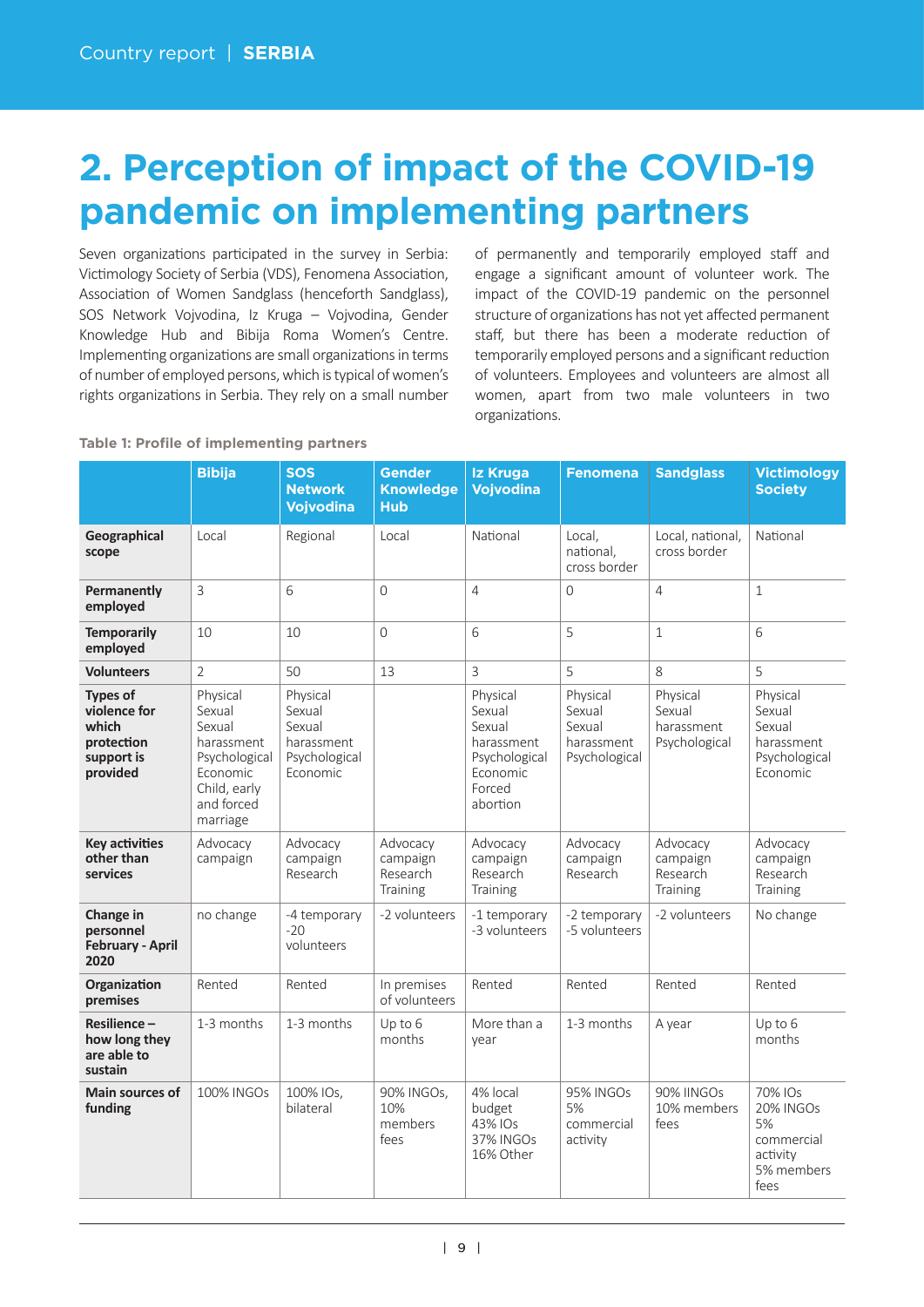In addition to providing services to women victims of violence, organizations engage in campaigning, awareness raising, research and advocacy activities. There are differences in the resilience of organizations in the face of sudden crisis. 3 organizations (43%) can endure this situation for up to 3 months,  $2$  (33%) can endure up to 6 months, 1 organization (14%) can endure up to 1 year, and 1 (14%) can endure more than a year (Table 1). All organizations except one (86%) operate in rented premises. The organizations are mainly funded by international organizations, NGOs and foundations, and a very small portion of their funds comes from local budgets, membership fees or commercial activities. Although a reliable conclusion cannot be drawn from this small group of organizations, it can be noted that organizations with more diversified funding show higher resilience.

The COVID-19 pandemic and measures taken in response have had profound impact on the work of organizations (Chart 1). Response measures with the greatest impact on service provider organizations include measures related to the restriction of mobility of citizens, such as curfew, ban of movement of people older than 65 years and more and cancellation of public transport. In addition, measures related to the work of public institutions have been highly impactful, such as new work regimes within the healthcare system that prioritize COVID-19 infection cases, the closure of public administration and public institution services and the postponement of court proceedings.

#### **Chart 1: Impact of measures in response to the COVID-19 pandemic on implementing partners**

| Measures in response to COVID-19 crisis that have impacted organizations (N, %)                                   |     |     |  |  |  |  |  |  |
|-------------------------------------------------------------------------------------------------------------------|-----|-----|--|--|--|--|--|--|
| Curfew, restriction of movement of all citizens                                                                   | 7/7 | 80% |  |  |  |  |  |  |
| Work transferred to home when possible; strict health measures for those<br>who still have to go to the workplace | 7/7 | 60% |  |  |  |  |  |  |
| Closure of kindergartens, schools                                                                                 | 5/7 | 60% |  |  |  |  |  |  |
| Mobility restriction for certain groups, such as older population, children up to age 18                          | 6/7 | 60% |  |  |  |  |  |  |
| Cancellation of public transport in the city/community excluding taxi                                             | 6/7 | 40% |  |  |  |  |  |  |
| Cancellation of intercity public transport, excluding taxi                                                        | 5/7 | 20% |  |  |  |  |  |  |
| Special work regime of health institutions which allows only admission of<br>urgent medical cases                 | 6/7 | 60% |  |  |  |  |  |  |
| Quarantine for persons who were in contact with infected persons<br>but do not have symptoms                      | 3/7 | 40% |  |  |  |  |  |  |
| Self-isolation for persons who are infected and with mild symptoms                                                | 3/7 | 40% |  |  |  |  |  |  |
| Self-isolation upon return from trips abroad                                                                      | 2/7 | 40% |  |  |  |  |  |  |
| Forced hospitalization of all those infected, regardless the gravity of sickness and<br>symptoms                  | 2/7 | 0%  |  |  |  |  |  |  |
| Shorter working hours of shops, supermarkets, pharmacies, banks                                                   | 5/7 | 20% |  |  |  |  |  |  |
| Closure of all shops that do not sell food, medicaments, hygiene products,<br>child supplies, and similar         | 2/7 | 20% |  |  |  |  |  |  |
| Closure of all direct, face-to-face services in public administration and transfer<br>to mail or phone.           | 2/7 | 40% |  |  |  |  |  |  |
| Postponement of all court proceedings except those that cannot be postponed, such as<br>emergency VAW measures    | 4/7 | 40% |  |  |  |  |  |  |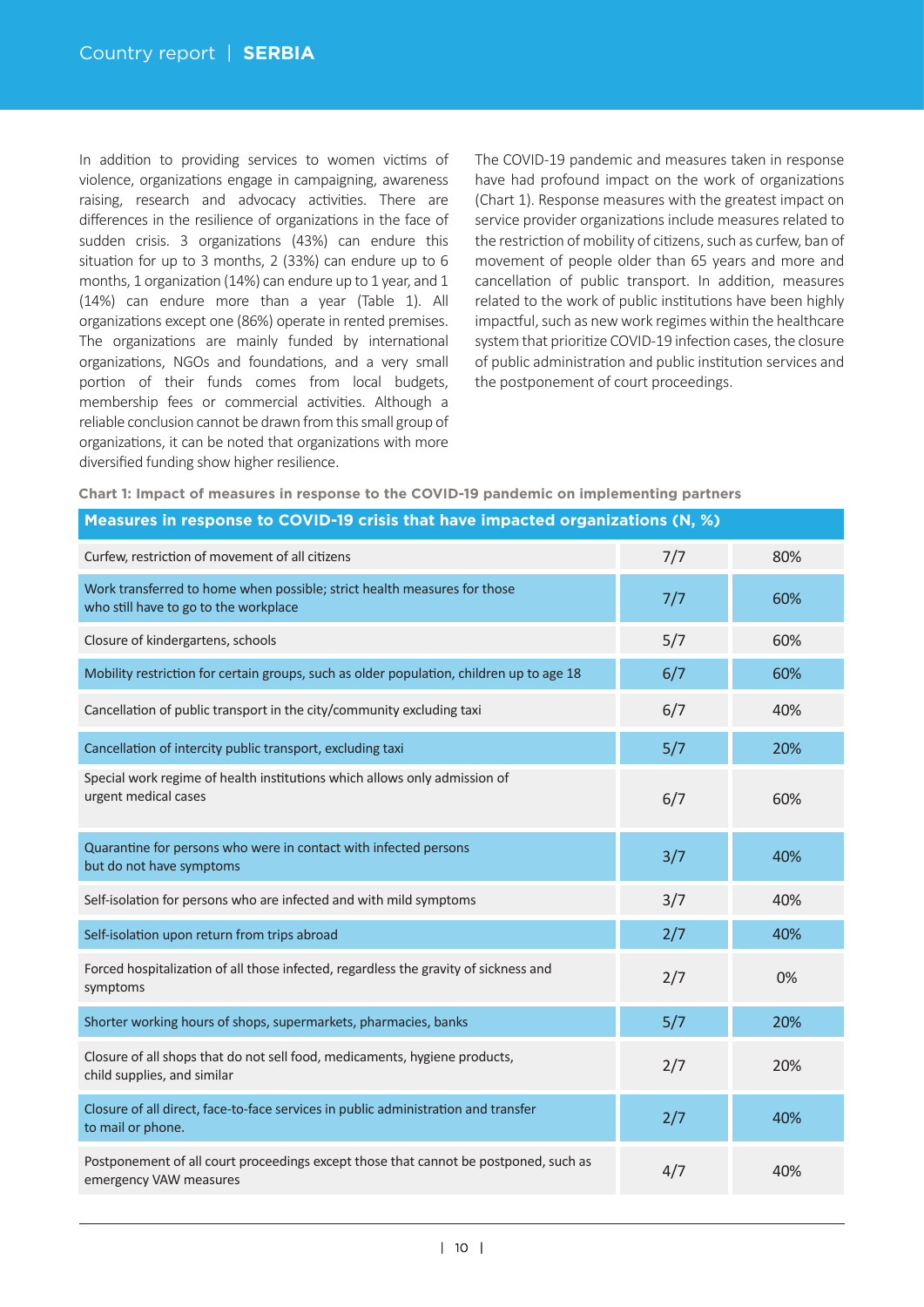# **3. Needs and challenges caused by the COVID-19 crisis**

# **Challenges in service delivery and mitigation strategies**

The organizations providing services have mostly succeeded in maintaining core services, though in different modes than before. All organizations reorganized service provision at least in some aspects. Only one organization (14%) fully cancelled services (Gender Knowledge Hub); prior to the crisis it provided support in access to institutions, general counselling and legal aid. Two organizations (33%) introduced new services (Bibija and Fenomena). These new services include support in access to healthcare, institutions in the system for protection, and the development of safety plans. The most significant reduction of activity (aside from Gender Knowledge Hub, which ceased support services) is recorded with Bibija Roma Women's network, which ceased general counselling, psychological support, legal aid, education and assistance in employment. Bibija's activities are now fully focused on health assistance and safety plans. The activities that are currently suspended by the majority of organizations in this group include participation in coordination teams, financial aid to women victims of violence and support in the form of education and training for women who have experienced violence.

**Table 2: Services provided in April 2020**

| <b>Services</b>                                 | N            | %  |
|-------------------------------------------------|--------------|----|
| Helpline                                        | 5            | 71 |
| Shelter                                         |              |    |
| Rape crisis or sexual violence referral centres | $\mathbf{1}$ | 14 |
| Support to child witness                        |              |    |
| Assistance in accessing healthcare              | 4            | 57 |
| Assistance in accessing other institutions      | 6            | 86 |
| Development of safety plans                     | 5            | 71 |
| Participation in local coordination teams       |              |    |
| Specialized programs for perpetrators           |              |    |
| General counselling, information sharing        | 5            | 71 |
| Psychosocial counselling                        | 3            | 43 |
| Free legal aid                                  | 5            | 71 |
| Education and training                          | 1            | 14 |
| Support to employment                           |              |    |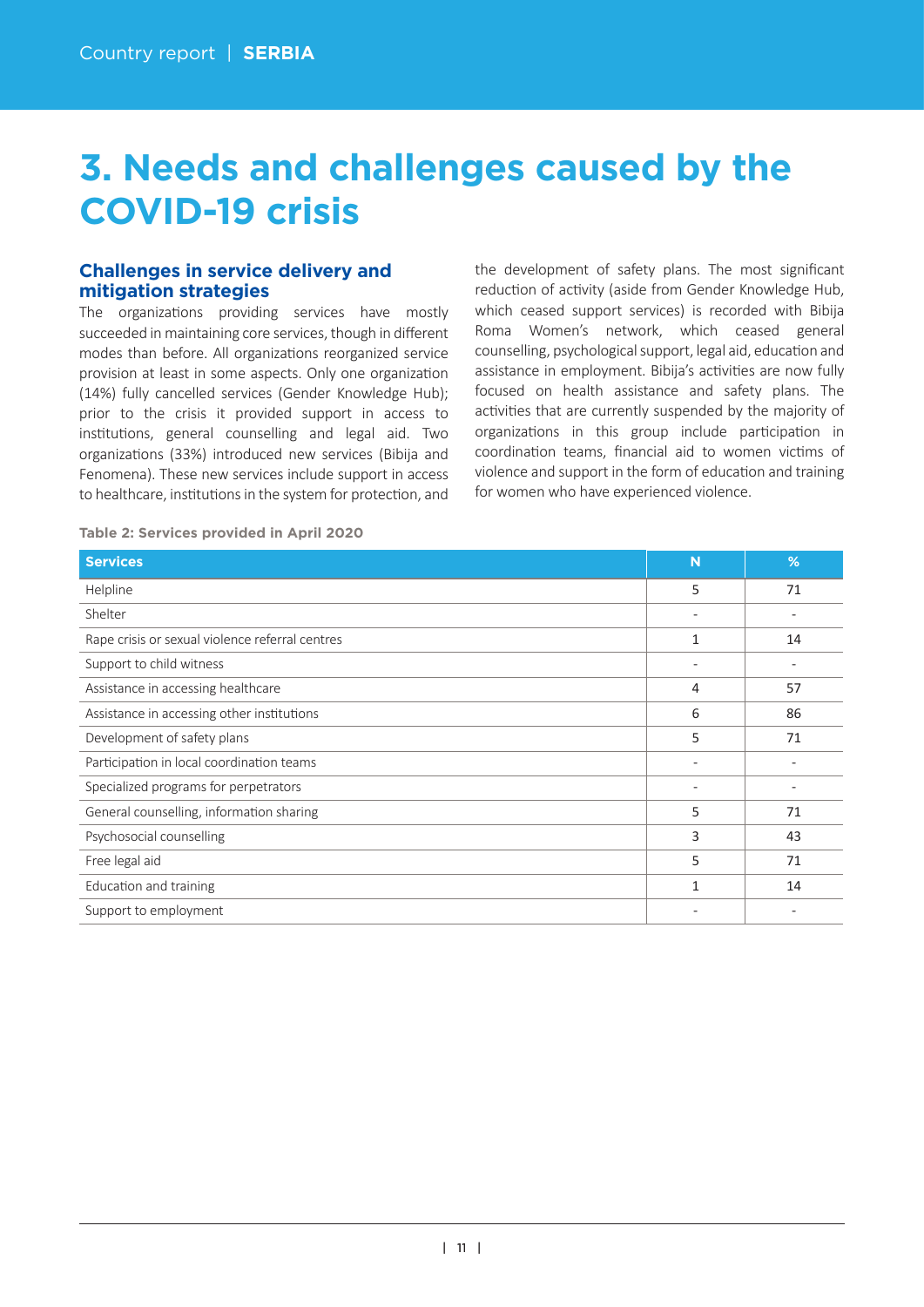**Chart 2: Organizations by services in April 2020 and changes in comparison to February 2020**

## **Bibija**

**APRIL:** access to health, institutions, safety plans **NEW**: access to health, institutions, safety plans **CANCELLED:** general counselling, psychological support, legal aid, education, employment assistance

### **SOS Network Vojvodina**

**APRIL:** helpline, rape crisis centers, access to healthcare, institutions, safety plans, general counselling, psychological support, legal aid **CANCELLED:** participation in coordination teams, financial assistance

### **Gender Knowledge Hub**

**APRIL:** no support services **CANCELLED:** access to institutions, general counselling, legal aid, education

# **Iz Kruga Vojvodina**

**APRIL:** helpline, access to institutions. general counselling, psychological support, legal aid **CANCELLED:** education

## **Fenomena**

**APRIL:** helpline, access to healthcare, institutions, general counselling, legal aid, education **NEW:** safety plans **CANCELLED**: participation in coordination teams. financial assistance

## **Sandglass**

**APRIL: h**elpline, access to healthcare, institutions, safety plans, general counselling, free legal aid **CANCELLED:** financial assistance, education

## **Victimology Society**

**APRIL:** helpline, access to institutions. safety plans, general counselling, psychological assistance, legal aid **CANCELLED:** participation in coordination teams, financial assistance, education

The shifts in activities are closely related to the perception of priorities of target groups to which organizations provide support, but also depend on the available resources and capaci�es to develop somewhat successful mitigation strategies.

Chart 3 presents the perception of priorities in February and April 2020 for each organization, while Table 3 summarizes the perception of priorities for those two months for the entire group of organizations. It is noticeable that the helpline is one of the services most highly prioritized by majority of organizations. In February as well as April, 6 out of 7 organizations (86%) ranked this service as first priority. Aside from the helpline, organizations have very diverse opinions on priorities. It can be also noted that support in access to institutions and legal aid are less prioritized during the COVID-19 crisis, which can be linked to the changed work regime of public institutions, including the judiciary. At the same time, organizations give more importance than before to financial support to victims, employment support, participation in coordination teams and development of individual safety plans for victims.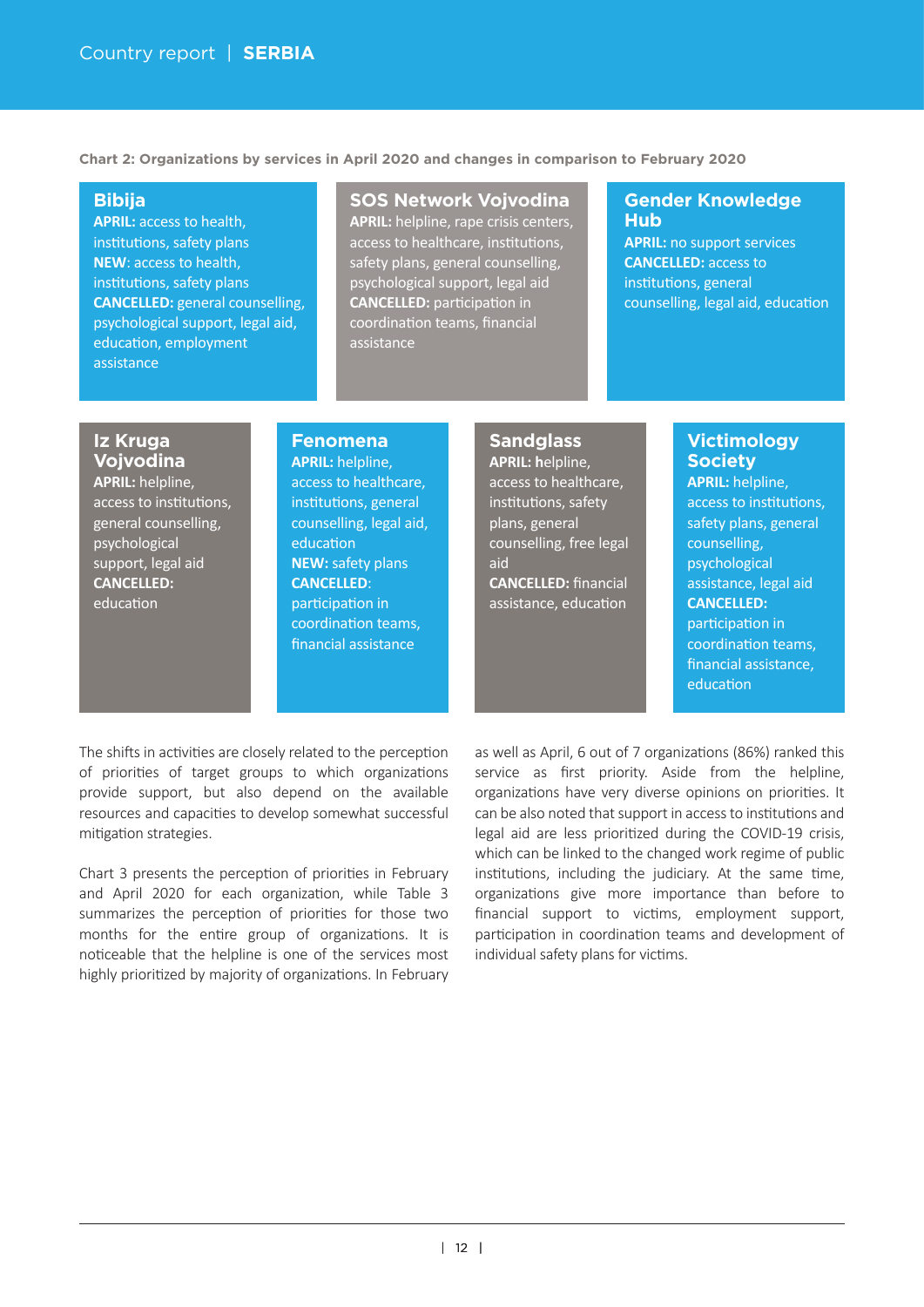| <b>Services</b>                               | Organizations that pointed to the service as<br>one of the three priority services |                      |                |                   |  |  |  |
|-----------------------------------------------|------------------------------------------------------------------------------------|----------------------|----------------|-------------------|--|--|--|
|                                               |                                                                                    | <b>February 2020</b> |                | <b>April 2020</b> |  |  |  |
|                                               | N                                                                                  | %                    | N              | %                 |  |  |  |
| Helpline                                      | 6                                                                                  | 86                   | 6              | 86                |  |  |  |
| Support in access to healthcare               | 1                                                                                  | 14                   | 1              | 14                |  |  |  |
| Support in access to institutions for support | 4                                                                                  | 57                   | 2              | 29                |  |  |  |
| Rape crisis centers                           | $\overline{2}$                                                                     | 29                   | 2              | 29                |  |  |  |
| Psychological support                         | $\overline{2}$                                                                     | 29                   | $\mathbf{1}$   | 14                |  |  |  |
| General counselling                           | 2                                                                                  | 29                   | $\overline{2}$ | 29                |  |  |  |
| Legal aid                                     | 2                                                                                  | 29                   | 1              | 14                |  |  |  |
| Education                                     | 1                                                                                  | 14                   | $\mathbf 0$    | $\Omega$          |  |  |  |
| Shelter                                       | 1                                                                                  | 14                   | 1              | 14                |  |  |  |
| Financial support                             | $\Omega$                                                                           | $\Omega$             | $\mathbf{1}$   | 14                |  |  |  |
| Support to employment                         | 0                                                                                  | 0                    | 1              | 14                |  |  |  |
| Participation in coordination teams           | $\Omega$                                                                           | $\Omega$             | 1              | 14                |  |  |  |
| Development of safety plans                   | $\Omega$                                                                           | $\Omega$             | $\overline{2}$ | 29                |  |  |  |

**Table 3: Perception of priority services for women victims of VAW in February and April 2020**

According to the experience of organizations, since the COVID-19 pandemic and government measures in response, women who prior to crisis were beneficiaries of psychosocial support started to ask about the possibility of receiving financial support, as well as humanitarian aid (food, clothing, medication). They testified that their economic situation is worsening, which significantly contributes to an increase of violence in the family and exposes them to increased psychological pressure from their partner or other family members. Women were aware that deprivation increases the violence they suffer.

The organization that recognized the increased importance of support to employment explained that due to the COVID-19 crisis, institutions that implemented employment measures specifically targeting women victims of violence will be weaker. Therefore, NGOs providing support to victims of violence should take a more decisive role in providing this form of support.

Two organizations (28%) indicated the increased importance of individual safety planning in the context of isolation in homes together with perpetrators, and particularly when women with disabilities are in question.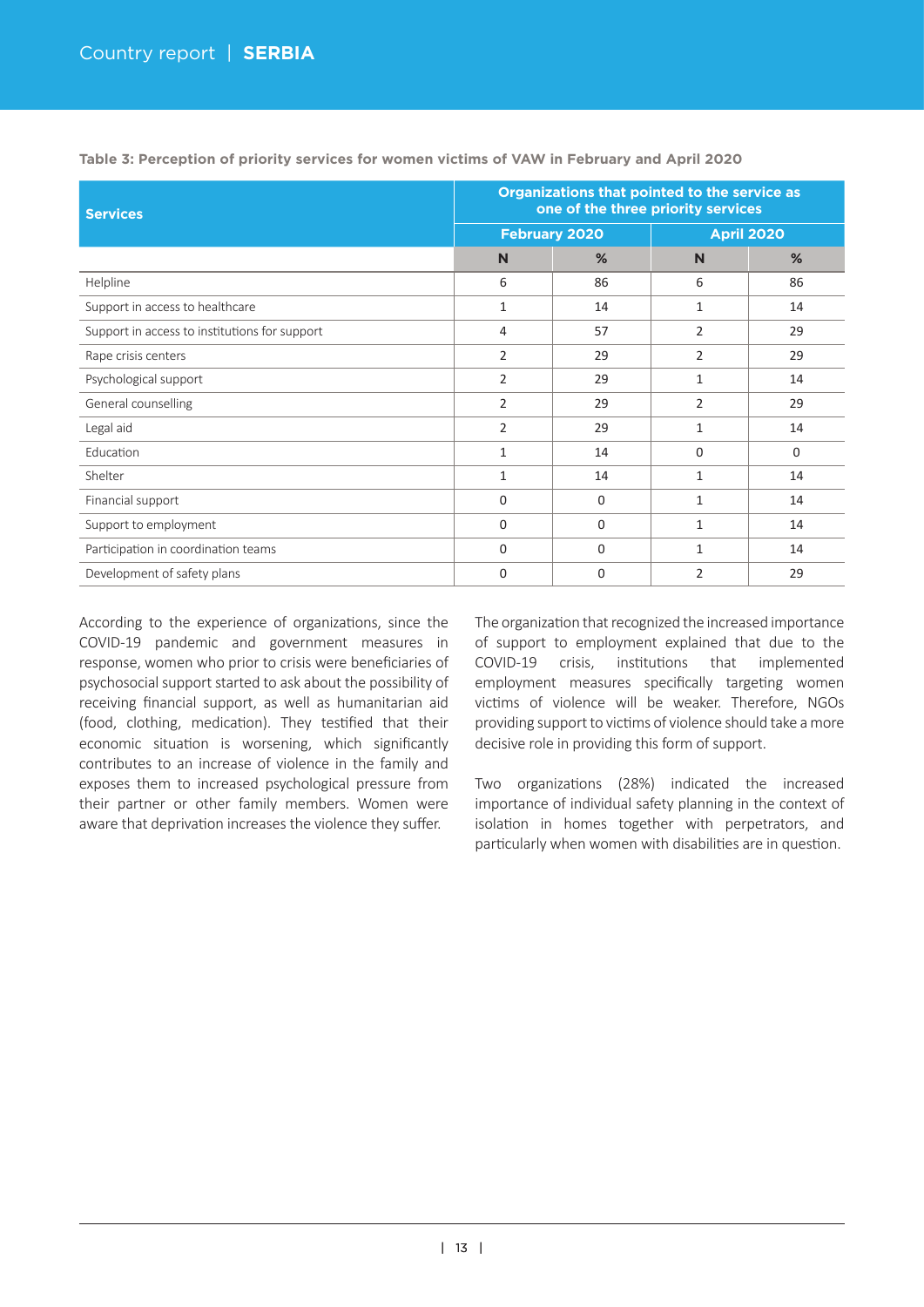**Chart 3: Perception of priority services in protection of women victims of VAW before and during the pandemics**

| <b>Perception of priorities in February and April 2020</b>                                                                |                                                                                                              |  |  |  |  |  |
|---------------------------------------------------------------------------------------------------------------------------|--------------------------------------------------------------------------------------------------------------|--|--|--|--|--|
| <b>FEBRUARY 2020</b>                                                                                                      | <b>APRIL 2020</b>                                                                                            |  |  |  |  |  |
| <b>Bibija</b><br>1. Helpline<br>2. Access to healthcare<br>3. Access to institutions                                      | <b>Bibija</b><br>Helpline<br>1.<br>2. Access to healthcare<br>3. Access to institutions                      |  |  |  |  |  |
| <b>SOS Network Vojvodina</b><br>1.<br>Helpline<br>Rape crisis centers<br>2.<br>Psychological support<br>3.                | <b>SOS Network Vojvodina</b><br>Helpline<br>1.<br>Rape crisis centers<br>2.<br>3. Financial support          |  |  |  |  |  |
| <b>Gender Knowledge Hub</b><br><b>General Counselling</b><br>1.<br>2.<br>Legal aid<br><b>Access to institutions</b><br>3. | <b>Gender Knowledge Hub</b><br>Employment<br>1.<br><b>Coordination teams</b><br>2.<br>3. General counselling |  |  |  |  |  |
| Iz Kruga Vojvodina<br>Helpline<br>1.<br>Psychological support<br>2.<br>Legal aid<br>3.                                    | Iz Kruga Vojvodina<br>Helpline<br>1.<br>Psychological support<br>2.<br>3.<br>Legal aid                       |  |  |  |  |  |
| <b>Fenomena</b><br>Helpline<br>1.<br>Access to institutions<br>2.<br>Education<br>3.                                      | <b>Fenomena</b><br>Helpline<br>1.<br>2. Access to institutions<br>Safety plans<br>3.                         |  |  |  |  |  |
| <b>Sandglass</b><br>1. Helpline<br>2. General counselling<br>3. Access to institutions                                    | <b>Sandglass</b><br>Helpline<br>1.<br>2. General counselling<br>3.<br>Safety plans                           |  |  |  |  |  |
| <b>Victimology Society</b><br>Helpline<br>1.<br>Shelter<br>2.<br>3.<br>Rape crisis centers                                | <b>Victimology Society</b><br>Helpline<br>1.<br>2.<br>Shelter<br>3.<br>Rape crisis centers                   |  |  |  |  |  |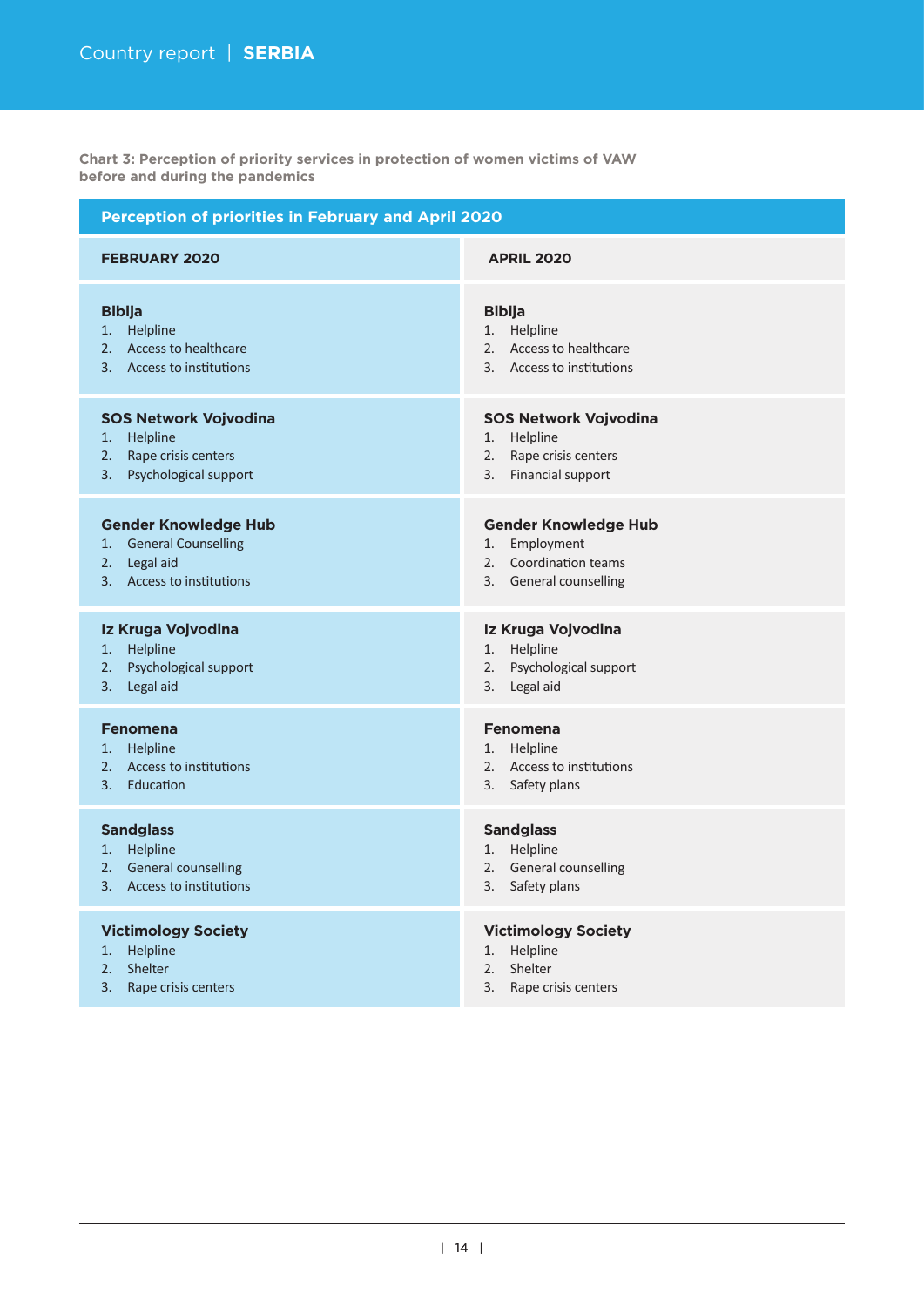Although there are often challenges related to service provision, there are specific challenges that organization face in the delivery of particular services. In further sections the challenges and mitigation strategies together with lessons learned and needs for support are presented.

### **Helpline services**

Organizations that provide helpline services are Sandglass and SOS Network Vojvodina (since 2009), Iz Kruga-Vojvodina (since 2010), Fenomena (since 2006) and VSD (since 2003). No organization has cancelled this service since the pandemic outbreak.

As can be seen from Table 4, the content of the helpline services has not changed significantly. Only one organization cancelled legal aid through the helpline, while two organizations cancelled the provision of psychosocial

service by telephone. All organizations generally maintained the same scope of service while the mode of service has changed. There is no information regarding numbers of calls during the crisis period. All organizations shortened their office hours on special telephone numbers (0800 servers), while at the same time all organizations began to provide this service from advisers' homes via mobile phones. Also, one organization began providing online chat services. Organizations have started using various online applications such as Skype or Facebook chat to communicate with users, which has certainly had a positive impact but also carries potential risks due to limited security standards of given communication channels. Although all organizations provide this service by email, only one organization uses mobile applications for this purpose.

#### **Table 4: Changes in content and method of helpline service**

| <b>SOS Network</b><br><b>Vojvodina</b> |              | Iz kruga<br>Vojvodina |              | <b>Fenomena</b> |              | <b>Sandglass</b> |              | <b>Victimology</b><br><b>Society</b> |              |
|----------------------------------------|--------------|-----------------------|--------------|-----------------|--------------|------------------|--------------|--------------------------------------|--------------|
| Feb                                    | <b>April</b> | Feb                   | <b>April</b> | Feb             | <b>April</b> | Feb              | <b>April</b> | Feb                                  | <b>April</b> |
|                                        |              |                       |              |                 |              |                  |              |                                      |              |
|                                        |              |                       |              |                 |              |                  |              |                                      |              |
|                                        |              |                       |              |                 |              |                  |              |                                      |              |
|                                        |              |                       |              |                 |              |                  |              |                                      |              |
|                                        |              |                       |              |                 |              |                  |              |                                      |              |
|                                        |              |                       |              |                 |              |                  |              |                                      |              |
|                                        |              |                       |              |                 |              |                  |              |                                      |              |
|                                        |              |                       |              |                 |              |                  |              |                                      |              |
|                                        |              |                       |              |                 |              |                  |              |                                      |              |
|                                        |              |                       |              |                 |              |                  |              |                                      |              |
|                                        |              |                       |              |                 |              |                  |              |                                      |              |

Legend: Provided Not provided

#### **CHALLENGES, MITIGATION AND INNOVATION**

There are numerous challenges related to this service delivery. Among 5 organizations providing this service, 2 (40%) indicated health risks of staff and beneficiaries as one of the key challenges, 3 (60%) indicated challenges related to the ability to provide necessary funds for regular service delivery, 2 (40%) indicated difficulties related to the access of victims to the service due to the lack of transport or due to the curfew, and all (100%) of organizations indicated challenges related to access of victims to the service due to the firmer control of perpetrator, as well as

difficulties in relation to the communication with other institutions engaged in the system of protection. Difficulties in access to the service due to the lack of information was recognized by 4 organizations (80%), and the same number of organizations pointed to the challenges related to the referral to the healthcare system and cooperation with social protection and the justice system. One organization (20%) indicated problems related to the supervision of consultants as they now work from home.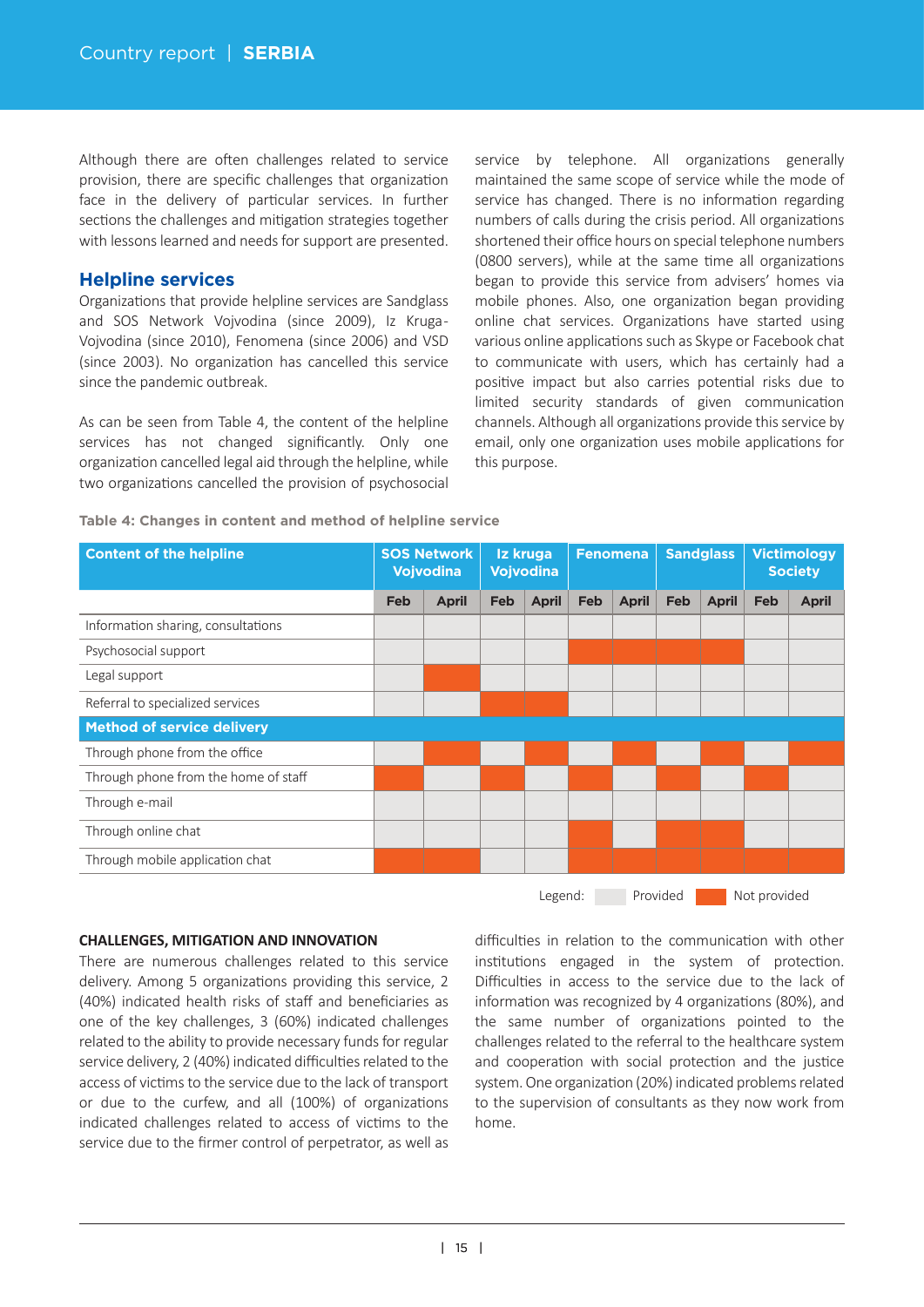Strategies used to mitigate these challenges are also diverse (presented in Table 5). In general, organizations shifted the service to homes of consultants working on the helpline, while face-to-face communication was very limited and only applied in cases when there was a high level of risk and need to personally escort a woman to another service. Organizations rely more on volunteer work, use private resources (mobile phones, internet), and try to reach beneficiaries directly or via web-posted information or social networks in order to provide information on which support is available in the changed situation. For women from marginalized groups who do not have access to digital technologies, other channels of communications are used, and they are referred to trusted persons in their local communities.

| Table 5: Challenges and mitigation strategies related to helpline |  |  |  |
|-------------------------------------------------------------------|--|--|--|

| <b>Key challenges</b>                                                                                                  | <b>SOS</b><br><b>Network</b><br><b>Vojvodina</b> | Iz kruga<br>Vojvodina | <b>Fenomena</b> | <b>Sandglass</b> | <b>Victimology</b><br><b>Society</b> | <b>Mitigation strategies</b>                                                                                                                                                                     |
|------------------------------------------------------------------------------------------------------------------------|--------------------------------------------------|-----------------------|-----------------|------------------|--------------------------------------|--------------------------------------------------------------------------------------------------------------------------------------------------------------------------------------------------|
| Health problems and health<br>risks of organization staff                                                              | v                                                |                       |                 | V                |                                      | Staff working from home, no face-<br>to-face contact with beneficiaries.                                                                                                                         |
| Health risks of beneficiaries                                                                                          | ı                                                |                       |                 |                  |                                      | Information sharing on the<br>protection measures with<br>beneficiaries, calling beneficiaries<br>with no access to internet to<br>inform about the health risks and<br>the protection measures. |
| The ability to provide necessary<br>funds for regular service<br>delivery                                              |                                                  |                       |                 |                  |                                      | Financial resources are reallocated<br>from other activities whenever<br>possible, relying on volunteers.                                                                                        |
| The access of victims of VAW to<br>services due to the lack of<br>transport                                            |                                                  |                       |                 | v                |                                      | One organization offers to provide<br>transport to women in need.                                                                                                                                |
| The access of victims of VAW to<br>services due to the lack of<br>information                                          | V                                                |                       |                 |                  |                                      | One organization launched a short<br>term online sponsored campaign,<br>others use social networks, web<br>sites.                                                                                |
| The access of victims of VAW to<br>services due to the curfew                                                          |                                                  |                       |                 |                  |                                      | Informing women on the<br>procedures in case of violence<br>during the curfew, particularly if<br>there is no internet.                                                                          |
| The access of victims of VAW to<br>services due to the firmer<br>control of perpetrator                                |                                                  |                       |                 |                  |                                      | Informing women how to seek for<br>support while the perpetrator is at<br>home, launching chatting service,<br>sending mail to beneficiaries<br>encouraging them to call in case of<br>need.     |
| The access of victims of VAW to<br>services due to the inadequate<br>communication channels (i.e.<br>cannot use phone) |                                                  |                       |                 |                  | ✔                                    | Approaching persons of trust<br>among rural women, the problem<br>remains with women with no<br>access to internet.                                                                              |
| Difficulties in provision of food,<br>clothes, hygiene for<br>beneficiaries                                            |                                                  |                       |                 |                  |                                      | From personal resources, stopped<br>to provide this assistance at<br>present.                                                                                                                    |
| Referral to healthcare centres                                                                                         | V                                                |                       |                 |                  | V                                    | Escorting women with highest risk,<br>centers for support to victims of<br>sexual violence are in the<br>healthcare institutions and<br>available to all women in need.                          |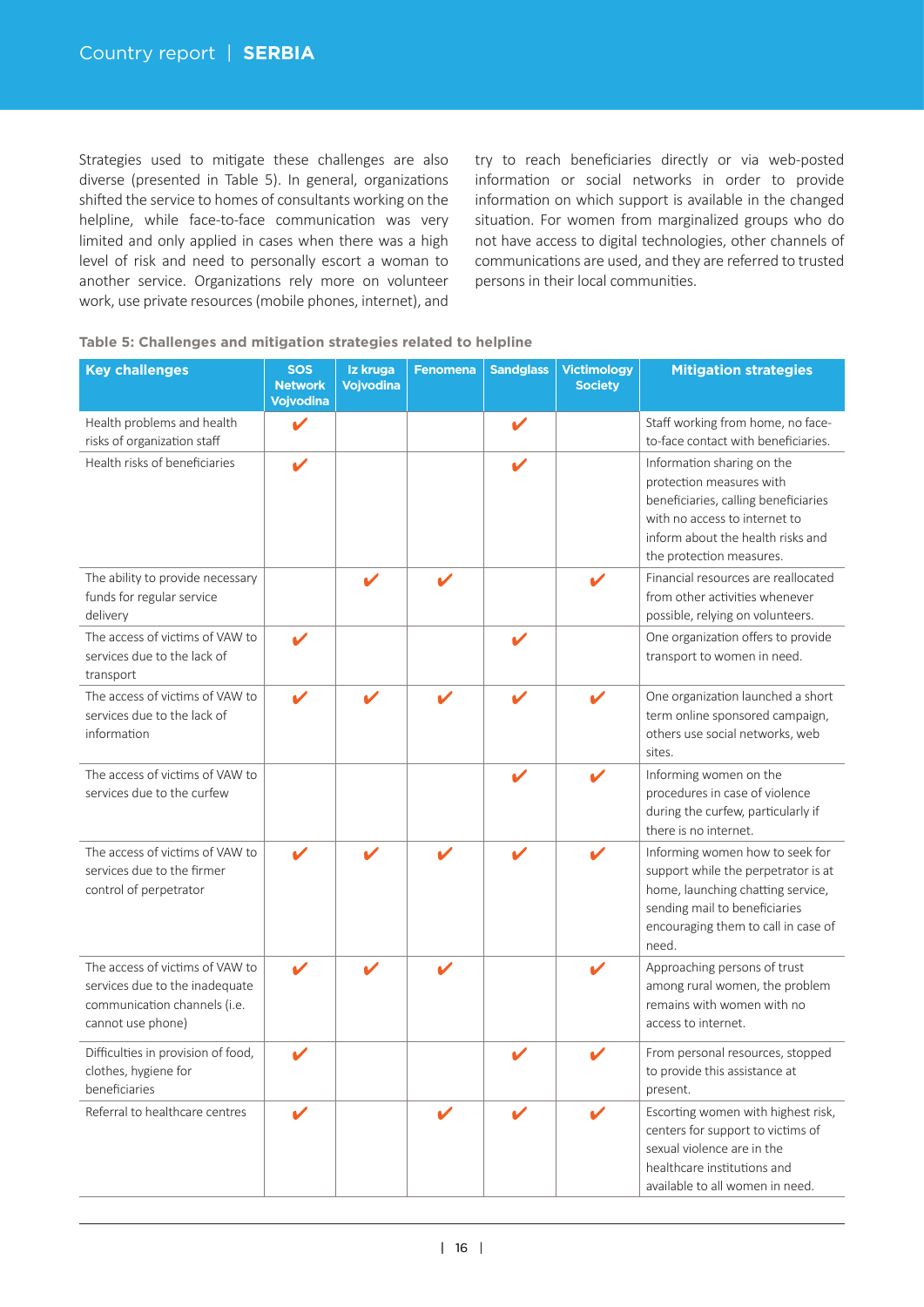| <b>Key challenges</b>                                                                                     | <b>SOS</b><br><b>Network</b><br><b>Vojvodina</b> | Iz kruga<br><b>Vojvodina</b> | <b>Fenomena</b> | <b>Sandglass</b> | <b>Victimology</b><br><b>Society</b> | <b>Mitigation strategies</b>                                                                                                                                 |
|-----------------------------------------------------------------------------------------------------------|--------------------------------------------------|------------------------------|-----------------|------------------|--------------------------------------|--------------------------------------------------------------------------------------------------------------------------------------------------------------|
| Cooperation with justice<br>system in support to<br>beneficiaries                                         |                                                  |                              |                 | ✔                | V                                    | Escorting women at highest risk to<br>institutions.                                                                                                          |
| Cooperation with social<br>protection system in support<br>to beneficiaries                               |                                                  | V                            | J               | ✔                | ✔                                    | Using official list of contacts of<br>MLEVSA, with limited success.<br>Escorting women with the highest<br>risk to the institutions, contacting<br>by phone. |
| Cooperation with police +<br>judiciary + other existing<br>referral system in support to<br>beneficiaries |                                                  | ✔                            |                 | V                | V                                    | Escorting women with the highest<br>risk to institutions, contacting by<br>phone.                                                                            |
| Supervision of service<br>providers is more difficult<br>now                                              |                                                  |                              |                 |                  | ✔                                    | No mitigation strategy.                                                                                                                                      |

Although the organizations manage to maintain this service, it is important to note that changing the mode of delivery brought new challenges. As emphasized by one of the service providers, the helpline was free of charge, in line with Istanbul Convention provisions (Article 24). However, since work is transferred to the home of helpline consultants, calls directed to helpline (0800 servers) are redirected to mobile phones of the consultants, which is not free of charge. This is not in line with Istanbul Convention standards. Another challenge is linked to the setting in which service is provided. The consultants do not always have an optimal situation in their own households for the service delivery, as in many cases they are sharing the households with other family members; women in need also might face various challenges to talk openly as they might be surrounded by other family members, including the perpetrator. To overcome this problem, one CSO decided to keep an office open for a few hours each day to provide assistance within the organization's premises, being perceived as a safe space for victims.

### **LESSONS LEARNT AND NEEDS FOR SUPPORT**

Organizations realized that it is very important to have ethical and safety protocols for emergency situations, as well as skills and guidance on how to deliver helpline service via alternative channels of communication (i.e. chats). The protocols for evidencing cases should also be adjusted to these new forms of service delivery. The new methods of service delivery might not be appropriate for women from marginalized groups, such as Roma, rural women, or women limited in use of digital technology and communication due to digital illiteracy, lack of equipment or disability.

In order to provide more effective service in new circumstances, the organizations need:

- Support in staff engagement to provide helpline service continuously in line with the Istanbul Convention and health and safety standards;
- Enable a direct communication channel with relevant institutions and online participation in the multisectoral meetings at the local level;
- Provision of safety equipment for office staff and for keeping the office space safe and in line with health standards;
- Online/mobile application that allows communication with standards of safety and anonymity;
- Technical equipment that enables more efficient service delivery in accordance with Istanbul Convention standards;
- Protocols that regulate a new form of communication via chat/e-mails in accordance with Istanbul Convention standards;
- New formats of data collection and information sharing (databases);
- Improved and adjusted technical capacities for enabling online services for women with disabilities:
- Protocols for referral to humanitarian aid organizations for women in need.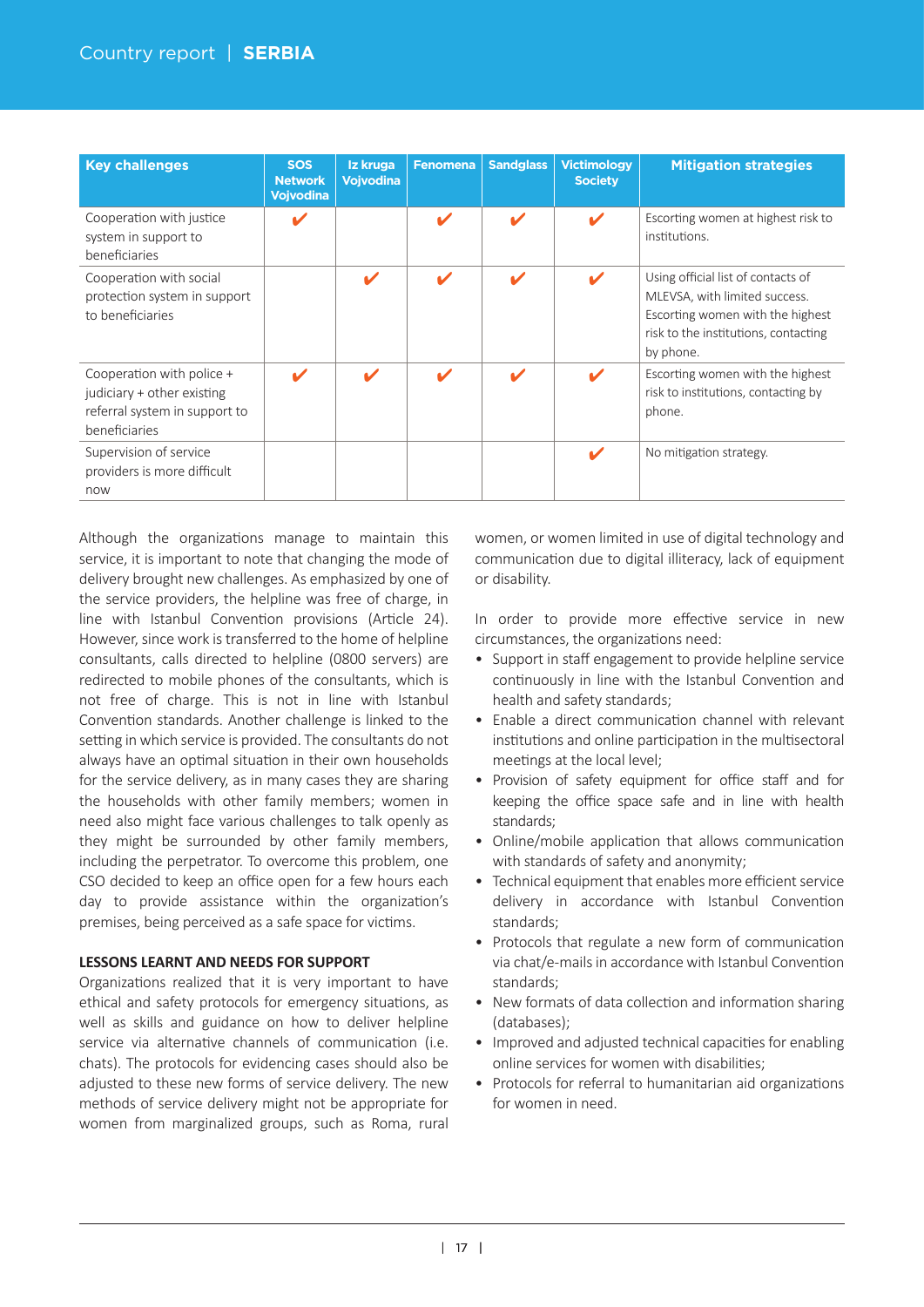# **Rape crisis or sexual violence referral centers**

Only one organization is providing the service of rape crisis or sexual violence center. The service was established in 2016 in Autonomous Province of Vojvodina to provide comprehensive support to women victims of sexual violence, and it includes:

- Direct healthcare support;
- Assistance during medical procedures;
- Immediate psychosocial support;
- Long term psychosocial support;
- Psychosocial support during preparations for forensic investigation;
- Information sharing and counselling;
- Assistance during court proceedings.

In April 2020 the service was functional, but without the assistance provided during court proceedings.

#### **CHALLENGES, MITIGATION AND INNOVATION**

|  |  |  | Table 6: Challenges and mitigation strategies for rape crisis or sexual violence centers |  |
|--|--|--|------------------------------------------------------------------------------------------|--|
|  |  |  |                                                                                          |  |

| <b>Key challenges</b>                                                                                            | <b>Mitigation strategies</b>                                                                                                                                                                                                                                                                                                                                                         |
|------------------------------------------------------------------------------------------------------------------|--------------------------------------------------------------------------------------------------------------------------------------------------------------------------------------------------------------------------------------------------------------------------------------------------------------------------------------------------------------------------------------|
| Health problems and health risks of organization staff                                                           | Consultants working in the centers for victims of sexual violence have<br>protective equipment similar to other healthcare workers, considering the<br>service is operating within the healthcare centers, and in case of infection<br>they should be adequately supported.                                                                                                          |
| Health risks of beneficiaries                                                                                    | As women survivors of SV enter the centres directly, it is important to<br>establish the procedure of testing on COVID-19 to decrease the risk of<br>the infection transmission.                                                                                                                                                                                                     |
| The ability to provide necessary funds for regular service<br>delivery                                           | Service was underfunded prior to the COVID-19 crisis. There is a great<br>need for dedicated resources for additional personnel renumeration and<br>the basic tools for forensic examinations.                                                                                                                                                                                       |
| The access of victims of VAW to services due to the lack of<br>transport                                         | The service is geographically limited, only in three cities in Vojvodina:<br>Kikinda, Zrenjanin and Novi Sad. Since the abolition of public transport,<br>the organization is providing transport of beneficiaries, however with<br>extremally limited resources, thus regulating the transport issue for<br>beneficiaries is essential.                                             |
| The access of victims of VAW to services due to the lack of<br>information                                       | Dissemination of flyers with information about the service, and all forms<br>of support provided during the COVID-19 crisis. Flyers will be distributed<br>to the police, centers for social welfare, prosecution, in shops, gas<br>stations, healthcare institutions, pharmacies, through NGOs, in the<br>entire territory of Vojvodina, also to reach out to women in rural areas. |
| The access of victims of VAW to services due to the curfew                                                       | In case of sexual violence during curfew all victims have access. The<br>agreement with the police on how to act in such cases, along with the<br>mobility of the victims has been ensured.                                                                                                                                                                                          |
| The access of victims of VAW to services due to the firmer<br>control of perpetrator                             | Establishing new channels of communication, messaging, and alternative<br>web sites not directly linked to the service site, so the perpetrator<br>cannot clearly identify who the victim contacted for support. This also<br>contributes to community mobilization, strengthening solidarity and<br>increased awareness that violence must not be tolerated.                        |
| The access of victims of VAW to services due to the inadequate<br>communication channels (i.e. cannot use phone) | Encouraging women to find trusted persons to report violence on their<br>behalf or contact the service providers or institutions.                                                                                                                                                                                                                                                    |
| Cooperation with justice system in support to beneficiaries                                                      | Phone and mail communication with the prosecution and the courts.                                                                                                                                                                                                                                                                                                                    |
| Cooperation with social protection system in support to<br>beneficiaries                                         | Direct communication with the centers for social welfare.                                                                                                                                                                                                                                                                                                                            |
| Cooperation with police + judiciary + other existing referral<br>system in support to beneficiaries              | Information about the work of the teams for coordination should be<br>available during the COVID-19 crisis, and participation of the NGOs<br>ensured through new channels of communication, video links, Zoom,<br>Skype or other applications.                                                                                                                                       |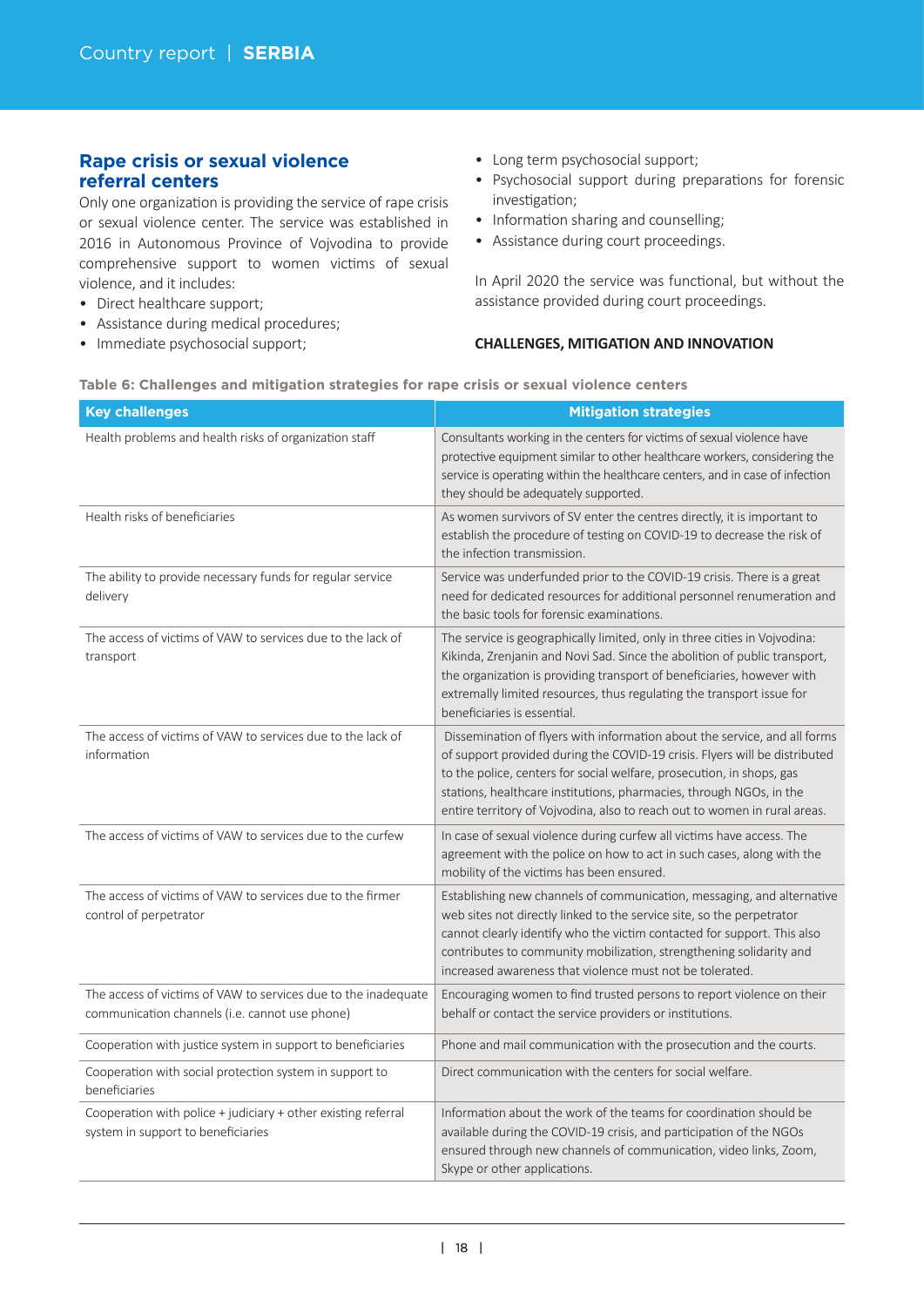From the first day since martial law was declared, centers for victims of sexual violence (CVSV) adjusted their work to the new situation. The organization contacted all health institutions/hospitals where the centers operate and prepared the new procedure-related protocol to define new procedures in CVSV and hospitals in the case of sexual violence during crises. The consultants are immediately available in a situation of an emergency or if new case of sexual violence is reported. CVSV premises are isolated, without direct contact with other premises of hospitals, so both the consultants and the beneficiaries are protected from the spread of any infection.

#### **LESSONS LEARNT AND NEED FOR SUPPORT**

The COVID-19 pandemic revealed the importance of fostering cooperation between primary health centers and the CVSV that operate within the secondary level health centers. General practitioners and gynecologists working in the primary healthcare centers are the front-line responders to women exposed to sexual violence, particularly in the situation of limited opportunities to receive information or directly access geographically distant specialized centers. Also, alternative forms of transport are needed in situations of limited mobility or limited access to personal or public transport, particularly from rural and remote areas.

There is need for:

- Resources to organize transfer of beneficiaries and outreach in rural isolated areas due to the lack of public transport;
- Protocols for rape centers' communication and cooperation with primary health centers and gynecological ambulances to allow direct referral of victims of sexual violence to the rape crisis center (RCC);
- Protocols to ensure mandatory testing of RCC users for infectious and other sexually transmitted diseases as soon as they arrive at the hospital and RCC;
- Various medical equipment and accessories, including rape-kits (forensic tools for evidencing sexual violence), other forensic equipment, equipment for keeping

medical documentation, and digital devices for evidencing cases and storing data;

- Hygienic products and necessary toilet and personal accessories for women who, due to injuries and forensic examinations, have to stay overnight in the RCC or cannot return home and have no place for immediate relocation;
- To ensure an alternative safe space for victims to stay in the case the capacities at RCC are full;
- Safety equipment for consultants and medical staff working in the RCC;
- Financial compensation for CVSV counselling staff, 24/7 service in line with the Istanbul Convention (afternoon and night work, weekends and holidays);
- Various types of informative material.

# **Psychosocial counselling as standalone service**

This service is provided by four organizations: Victimology Society of Serbia, SOS Network Vojvodina, Iz Kruga – Vojvodina and Bibija Roma Women's Centre. One organization ceased to provide this service during the martial law (Bibija) as it could not cope with challenges (see Table 7).

### **CHALLENGES, MITIGATION AND INNOVATION**

Under the new conditions, some organizations have redeployed this service to the helpline or continued to provide it as a standalone service, but through other/new channels of communication- by telephone or other forms of digital communication. The new way of providing the service raises the question of the adequacy of the service in accordance to Istanbul Convention standards (Article 20), which recommends for the service to be provided in direct contact with the women in need only if the women in need personally seeks assistance, without intermediary in any sense with full protection, which is difficult to satisfy by online psychological support service (telephone calls and email communication leave a trail easy for perpetrators to follow). Thus, the organizations rate these adjustments as partially successful.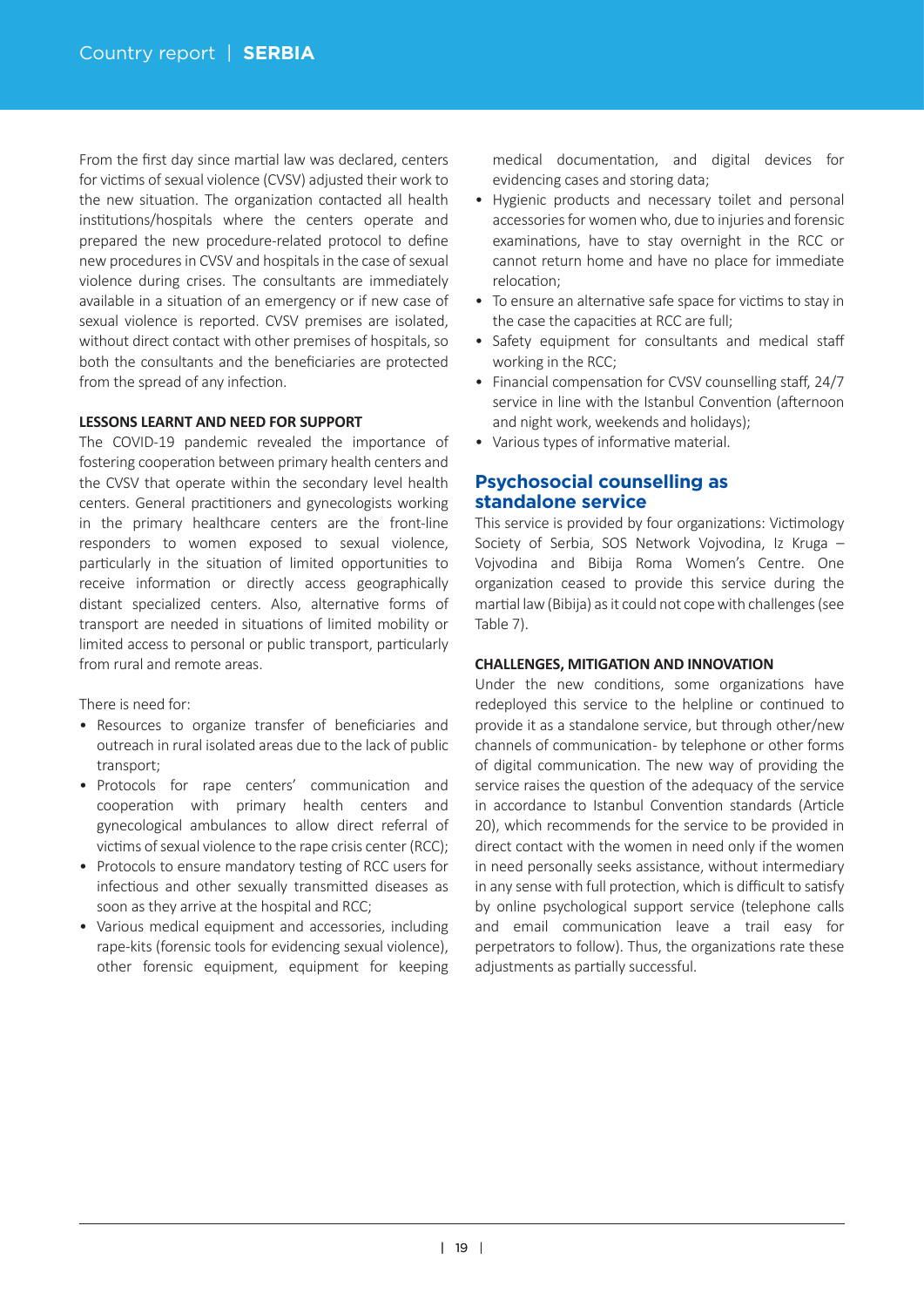| <b>Key challenges</b>                                                                                                  | <b>SOS</b><br><b>Network</b><br>Vojvodina | Iz kruga<br>Vojvodina | <b>Bibija</b> | <b>Victimology</b><br><b>Society</b>                                                                    | <b>Mitigation strategies</b>                                                                                                                                                                                                                                                                                                                                       |  |  |
|------------------------------------------------------------------------------------------------------------------------|-------------------------------------------|-----------------------|---------------|---------------------------------------------------------------------------------------------------------|--------------------------------------------------------------------------------------------------------------------------------------------------------------------------------------------------------------------------------------------------------------------------------------------------------------------------------------------------------------------|--|--|
| Health problems and health<br>risks of organization staff                                                              |                                           |                       | V             |                                                                                                         | Staff working from home, with no face-to-face<br>contact with beneficiaries, support provided<br>online or by phone.                                                                                                                                                                                                                                               |  |  |
| Health risks of beneficiaries                                                                                          |                                           |                       | V             |                                                                                                         | Service is provided online or by phone<br>communication.                                                                                                                                                                                                                                                                                                           |  |  |
| The ability to provide necessary<br>funds for regular service<br>delivery                                              | ✔                                         |                       | V             | Service is transferred to helpline, and<br>temporarily cancelled as standalone face-to-face<br>service. |                                                                                                                                                                                                                                                                                                                                                                    |  |  |
| The access of victims of VAW to<br>services due to the lack of<br>transport                                            |                                           |                       | V             |                                                                                                         | One organization offers to provide transport for<br>women, while another provides support via<br>Skype.                                                                                                                                                                                                                                                            |  |  |
| The access of victims of VAW to<br>services due to the lack of<br>information                                          |                                           | v                     | V             |                                                                                                         | Information about the new regime of service<br>delivery (remote instead of face-to-face) is<br>shared through social media and is available at<br>the organization's web sites.                                                                                                                                                                                    |  |  |
| The access of victims of VAW to<br>services due to the curfew                                                          |                                           |                       | V             |                                                                                                         | Since service is transferred to phone and online<br>communication it can be provided also during<br>the curfew.                                                                                                                                                                                                                                                    |  |  |
| The access of victims of VAW to<br>services due to the firmer<br>control of perpetrator                                | ✔                                         | V                     | V             |                                                                                                         | Providing psychological advice through digital<br>messages, e-mails, but also through public<br>information, sending public messages that<br>violence is not acceptable and that organizations<br>do provide support services during the state of<br>emergency by applying the safest and most<br>appropriate way of communication together<br>with beneficiaries. |  |  |
| The access of victims of VAW to<br>services due to the inadequate<br>communication channels (i.e.<br>cannot use phone) | v                                         |                       | V             |                                                                                                         | There are duty rosters organized in some<br>organizations so there is always one psychologist<br>in the office in case women access the service<br>provider directly. Preserving the counselling<br>centre as a safe space with minimum staff.                                                                                                                     |  |  |
| Difficulties in provision of food,<br>clothes, hygiene for<br>beneficiaries                                            |                                           |                       | V             |                                                                                                         | One organization reported increased need for<br>psychological support. They have duty shifts in<br>their offices, but there is lack of humanitarian<br>aid. The connection with humanitarian<br>organizations, such as Red Cross, is weak.                                                                                                                         |  |  |
| Referral to healthcare centres                                                                                         |                                           |                       | V             |                                                                                                         | Escorting women at highest risk, centers for<br>support to victims of sexual violence are within<br>the healthcare institutions and available to all<br>women in need.                                                                                                                                                                                             |  |  |
| Cooperation with justice system<br>in support to beneficiaries                                                         | V                                         |                       | $\checkmark$  |                                                                                                         | Escorting women at highest risk to institutions.                                                                                                                                                                                                                                                                                                                   |  |  |
| Cooperation with social<br>protection system in support to<br>beneficiaries                                            | V                                         |                       | V             |                                                                                                         | Using personal contacts to contact the centers<br>for social welfare staff. Referring beneficiaries to<br>CSWs and vice versa.                                                                                                                                                                                                                                     |  |  |
| Cooperation with police +<br>judiciary + other existing referral<br>system in support to<br>beneficiaries              | ✔                                         | $\mathbf{v}$          | V             |                                                                                                         | Escorting women with the highest risk to<br>institutions.                                                                                                                                                                                                                                                                                                          |  |  |

## **Table 7: Challenges and mitigation strategies for psychosocial counselling**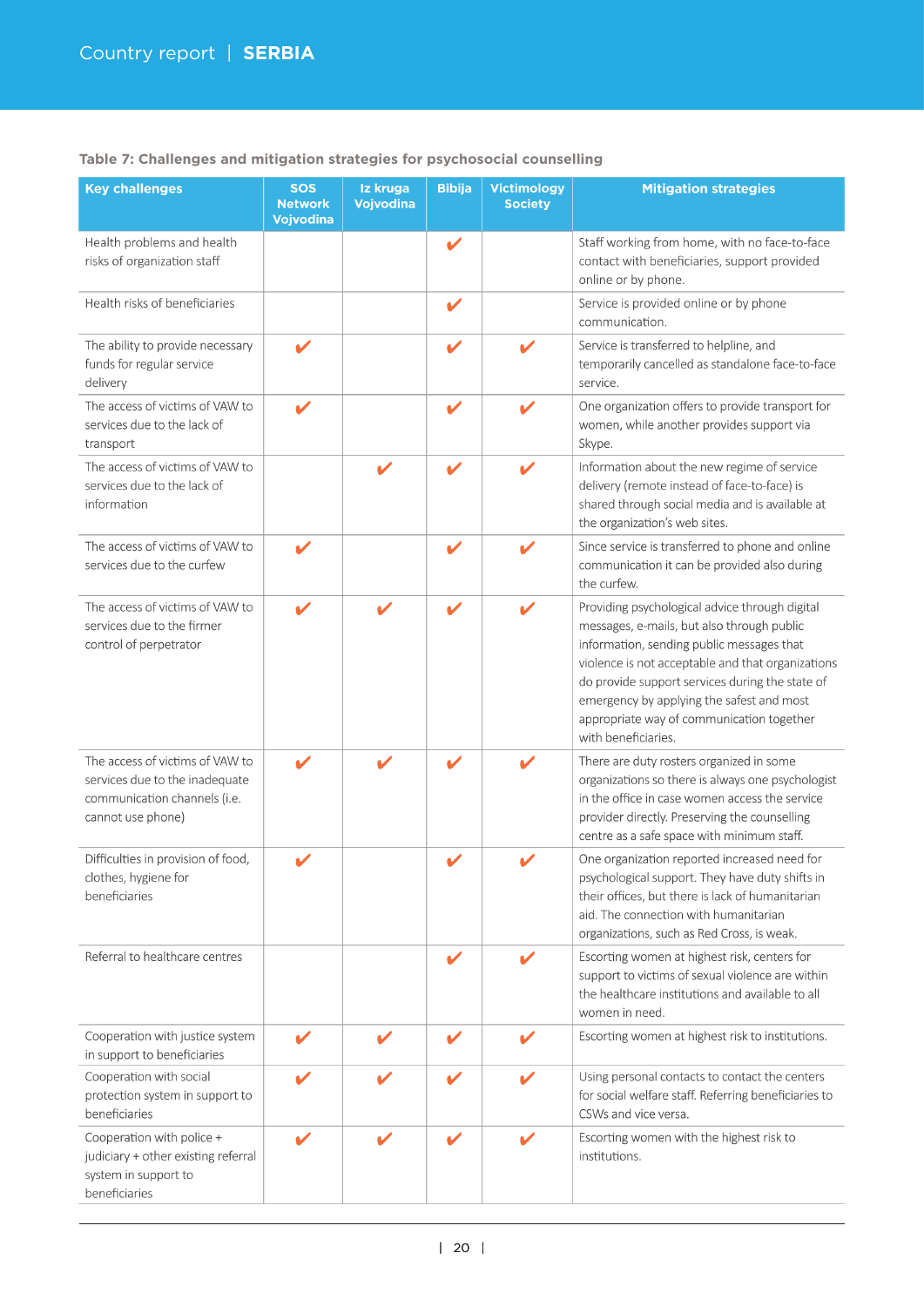#### **LESSONS LEARNT AND NEED FOR SUPPORT**

Organizations realized the importance of preparedness for acting in emergency situations, particularly in order to reach the most vulnerable groups of women in a timely manner. Since organizations' resources were not sufficient nor adequate for this situation, staff have been using their own private resources, which is not sustainable.

Although the transfer of the service to phone/online consultations was important for fast adjustment of the service, it is also important to think about service standards and adequacy. At least a separate phone line should be dedicated for psychological counselling in order to provide adequate time for consultations and avoid blocking the helpline or other phones (including the private phones). These phone lines should be used only by psychologists for the purpose of psychological support.

*'When this service is in ques�on, it has been always important that client and psychologist meet in a safe* space. This is very important for beneficiaries. They need routine, they have to trust to professionals working with them. They only share some things in face-to-face communication. But now, the dynamics of *communication have changed. Women talk significantly less, they talk from an inappropriate environment, they are afraid that someone in the house will hear what they say, they do not have enough �me to speak, but at the same �me, they do not give up on the conversa�on. This tells us how important this service is. This* tells us that it is possible to deliver this service even in an emergency situation. And this tells us that women's *needs in such situa�ons even increase. When the emergency situa�on finishes, it will be needed to provide more resources to this service as it can be expected that women will have increased needs for psychosocial support.'*

*Psychological support service provider*

In order to provide effective service in this situation, organizations would need:

- To ensure permanent staff for psychological support that can work from the office with all safety standards respected and in line with Istanbul Convention standards. Some proposals calculate at least 3 psychologists in 8-hour shifts to allow for 24/7 service;
- Safety equipment for the consultants;
- Safety equipment for the offices of the CSOs to ensure adequate service in line with health standards;
- New protocols that regulate a new form of communication via chat/e-mails in accordance with Istanbul Convention standards;
- Technical equipment and internet connection for online psychological support;
- Protocols for referral of beneficiaries to humanitarian aid organizations for the provision of food, clothing, and other necessities;
- New protocols for cases requiring face-to-face consultations, including the health safety standards;
- Video material for promoting services.

### **Free legal aid as standalone service**

There are four organizations that provide this service: Fenomena Association, Iz Kruga – Vojvodina, Gender Knowledge Hub and Bibija Roma Women's Centre.

#### **CHALLENGES, MITIGATION AND INNOVATION**

All organizations except one (Gender Knowledge Hub claimed it was not needed to adjust this service) have adjusted the service from the face-to-face to online or phone communication. Legal aid is provided in some cases pro bono to a limited scope, and beneficiaries are escorted to the institutions or personal connections are used to provide access of beneficiaries to the judiciary and other institutions. Organizations evaluated the adjustment as partially successful.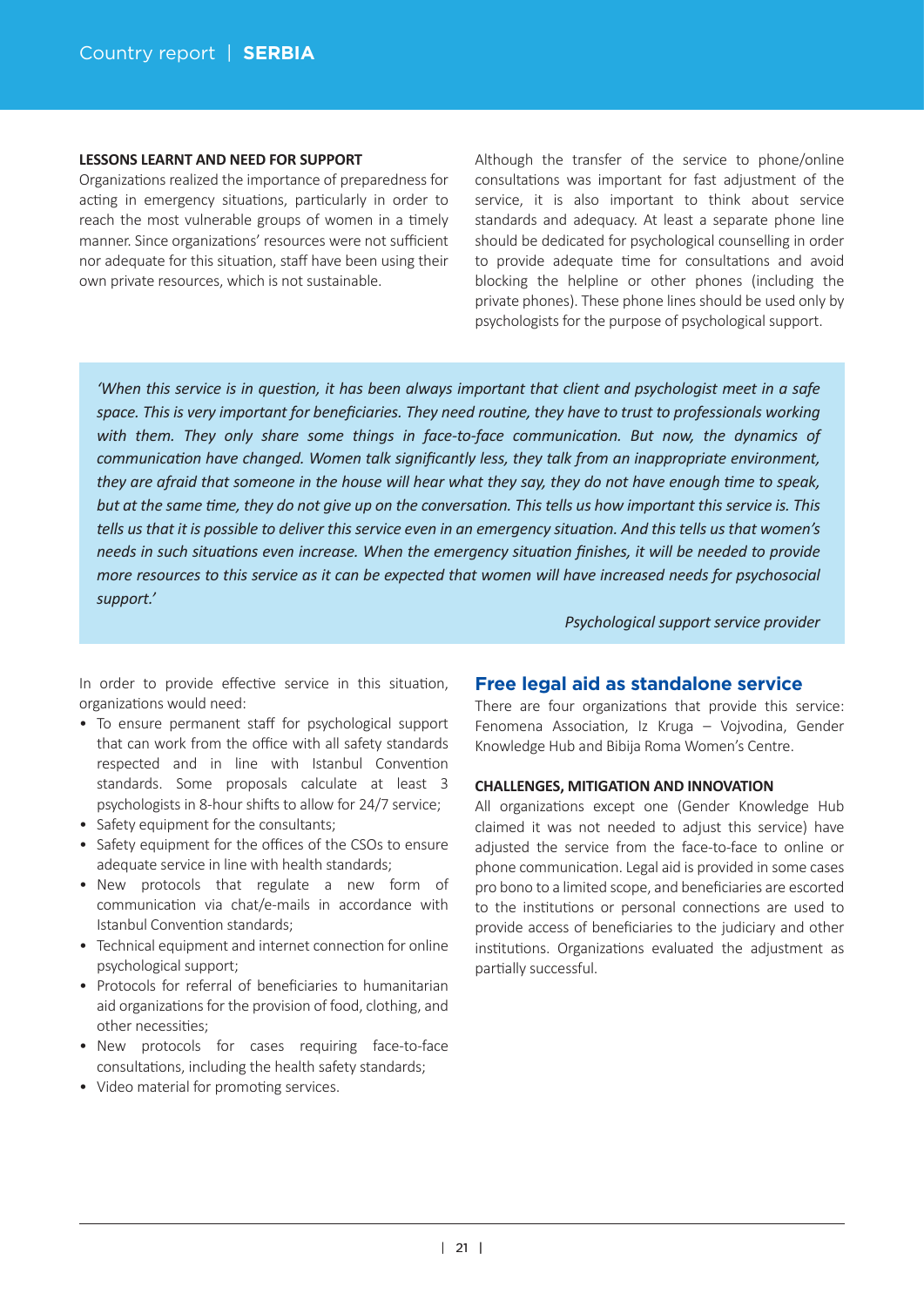## **Table 8: Challenges and mitigation strategies for legal aid**

| <b>Key challenges</b>                                                                                                     | <b>Fenomena</b> | Iz kruga<br>Vojvodina | <b>Gender</b><br><b>Knowledge</b><br><b>Hub</b> | <b>Bibija</b>              | <b>Mitigation strategies</b>                                                                                                                                                                           |  |  |
|---------------------------------------------------------------------------------------------------------------------------|-----------------|-----------------------|-------------------------------------------------|----------------------------|--------------------------------------------------------------------------------------------------------------------------------------------------------------------------------------------------------|--|--|
| Health problems and health<br>risks of organization staff                                                                 |                 |                       |                                                 | $\checkmark$               | Staff working from home, strictly applying<br>the health protection measures.                                                                                                                          |  |  |
| Health risks of beneficiaries                                                                                             |                 |                       |                                                 | $\boldsymbol{\mathscr{L}}$ | Avoiding face-to-face contact with<br>beneficiaries, applying health protection<br>measures, advocating for hygiene and health<br>protection packages to Roma women and<br>their access to healthcare. |  |  |
| The ability to provide<br>necessary funds for regular<br>service delivery                                                 | V               |                       | $\mathbf{v}$                                    | V                          | Service is provided pro bono in limited<br>capacity, relying on volunteers.                                                                                                                            |  |  |
| The access of victims of VAW<br>to services due to the lack of<br>transport                                               |                 |                       |                                                 | V                          | Providing service online, by phone.                                                                                                                                                                    |  |  |
| The access of victims of VAW<br>to services due to the lack of<br>information                                             | v               |                       |                                                 | V                          | Limited online sponsored campaign,<br>information about new modes of work on<br>website, social networks, opening call center<br>for legal advice.                                                     |  |  |
| The access of victims of VAW<br>to services due to the curfew                                                             |                 |                       |                                                 | V                          | Since the service is transferred to phone and<br>online communication it can be provided also<br>during the curfew.                                                                                    |  |  |
| The access of victims of VAW<br>to services due to the firmer<br>control of perpetrator                                   | V               | V                     | V                                               | V                          | Providing online advice.                                                                                                                                                                               |  |  |
| The access of victims of VAW<br>to services due to the<br>inadequate communication<br>channels (i.e. cannot use<br>phone) |                 |                       |                                                 | V                          | Using chat instead of phone.                                                                                                                                                                           |  |  |
| Difficulties in provision of<br>food, clothes, hygiene for<br>offices, employees                                          |                 |                       |                                                 | $\checkmark$               | Working from home.                                                                                                                                                                                     |  |  |
| Difficulties in provision of<br>food, clothes, hygiene for<br>beneficiaries                                               |                 |                       |                                                 |                            | Advocating with donors to provide this type<br>of support.                                                                                                                                             |  |  |
| Referral to healthcare centres                                                                                            |                 |                       |                                                 | V                          | Provision of information to women about the<br>rights in current circumstances.                                                                                                                        |  |  |
| Cooperation with justice<br>system in support to<br>beneficiaries                                                         |                 |                       |                                                 | $\boldsymbol{\mathcal{U}}$ | The helpline consultant accompanies the<br>beneficiary to the justice institution, using<br>personal contacts to alert the professionals<br>from the justice system.                                   |  |  |
| Cooperation with social<br>protection system in support<br>to beneficiaries                                               |                 | ✔                     | ı                                               | V                          | Using personal contacts with centers for<br>social welfare staff.                                                                                                                                      |  |  |
| Cooperation with police +<br>judiciary + other existing<br>referral system in support to<br>beneficiaries                 |                 |                       |                                                 |                            | The helpline consultant accompanies the<br>beneficiary to the institution, using personal<br>contacts to alert the representatives of the<br>institutions.                                             |  |  |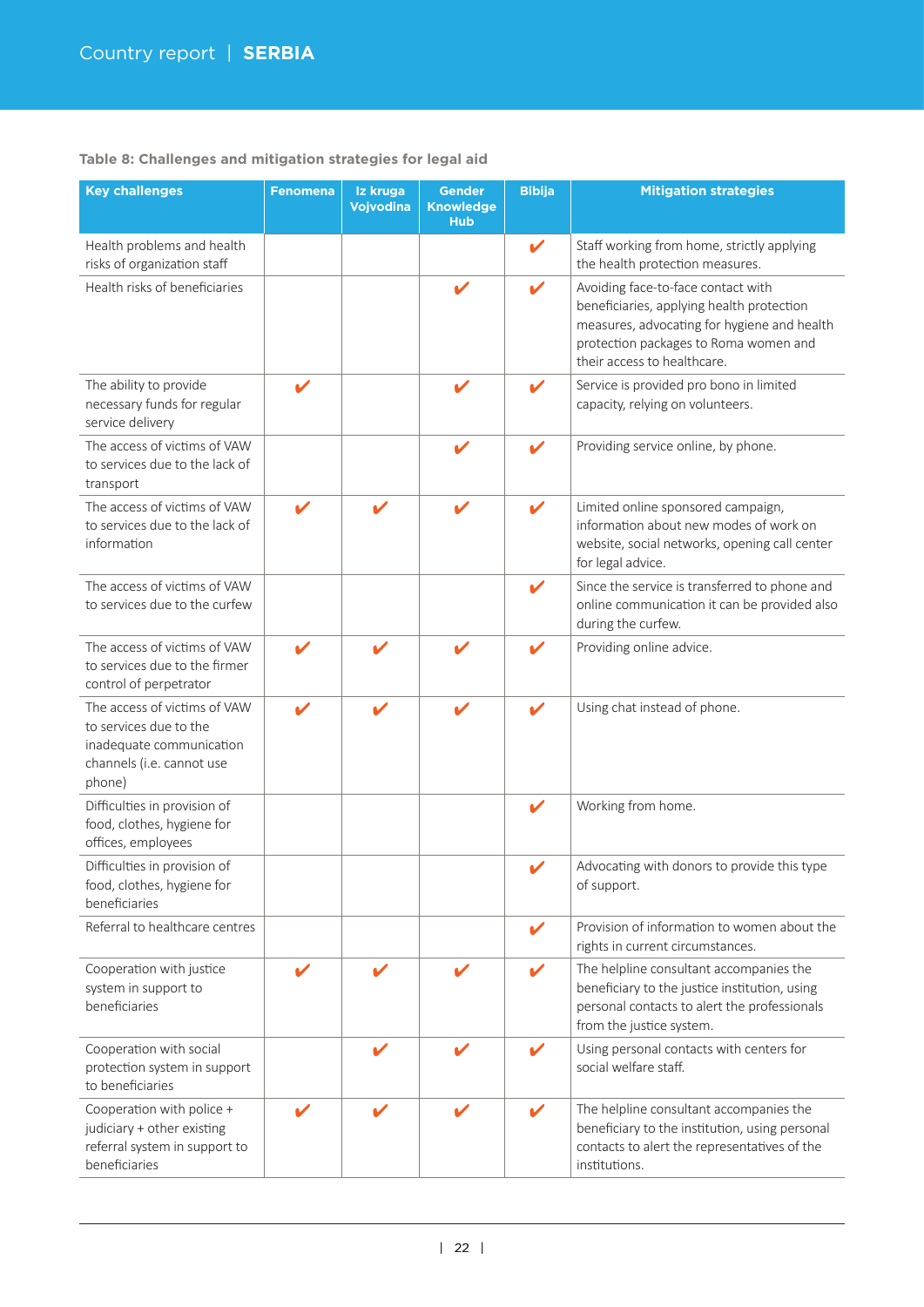#### **LESSONS LEARNT AND NEED FOR SUPPORT**

The need to transfer the service to online channels revealed the importance of digital literacy of the organization personnel and volunteers.

- Development of a digital literacy among organizations providing services;
- Additional volunteers trained in using online platforms for communication are needed:
- Funds to engage full time lawyer;
- Equipment (laptops, computers) for online consultations and internet connection;
- Promotional material.

# **Assistance in accessing healthcare or providing healthcare**

Two organizations have been providing this service: Association Fenomena and Bibija Roma Women's Center. This service faces severe challenges due to the overstressed healthcare system during the epidemic. Fenomena's helpline staff are at the disposal of women to escort them to healthcare institutions, but they report a lack of proper health safety equipment. Bibija adjusted the healthcare support to beneficiaries, shifting the attention from reproductive healthcare, which was previously in focus, to health advice related to the COVID-19 pandemic, prevention and procedures in case of symptoms. The service is provided via phone, as Bibija's target group (Roma women) do not have access to digital technologies. Both organizations consider the adjustment of service as only partly successful.

#### **CHALLENGES, MITIGATION AND INNOVATION**

| <b>Key challenges</b>                                                    | <b>Fenomena</b> | <b>Bibiia</b> | <b>Mitigation strategies</b>                                                                                                                                                                                                                               |
|--------------------------------------------------------------------------|-----------------|---------------|------------------------------------------------------------------------------------------------------------------------------------------------------------------------------------------------------------------------------------------------------------|
| Health problems and health risks of<br>organization staff                |                 | V             | Staff working from home, strictly applying health<br>protection measures.                                                                                                                                                                                  |
| Health risks of beneficiaries                                            |                 |               | Advocating for hygiene and health protection<br>packages to Roma women and their access to<br>healthcare.                                                                                                                                                  |
| The ability to provide necessary funds for<br>regular service delivery   |                 |               | Relying on volunteering work.                                                                                                                                                                                                                              |
| The access of victims of VAW to services<br>due to the lack of transport |                 | v             | Providing service online, by phone.                                                                                                                                                                                                                        |
| Referral to healthcare centres                                           |                 |               | Mitigation strategies are very limited as healthcare<br>institutions are focused to the COVID-19 patients<br>and patients who are in life threatening danger.<br>Organizations perceive that only the government<br>could change these practice and rules. |

**Table 9: Challenges and mitigation strategies for assistance in accessing or providing health care**

#### **LESSONS LEARNT AND NEED FOR SUPPORT**

In a pandemic situation when access to health is limited to the COVID-19 patients and other emergency patients, organizations realized that government does not recognize victims of violence as priority and in need of emergency healthcare. It is of utmost importance that government treats women victims of violence as patients at severe risk and adapts the health protocols during the pandemic to allow for such treatment. Moreover, the status of women victims of violence as high-risk patients should be maintained after the pandemic ends.

In the case of women living in Roma substandard settlements, it is of utmost importance to provide sanitation measures that will enable them to follow preventive measures.

In order to provide the most effective assistance in accessing healthcare, organizations need:

• Support in advocacy towards the government in order to recognize the priority status of women victims of violence;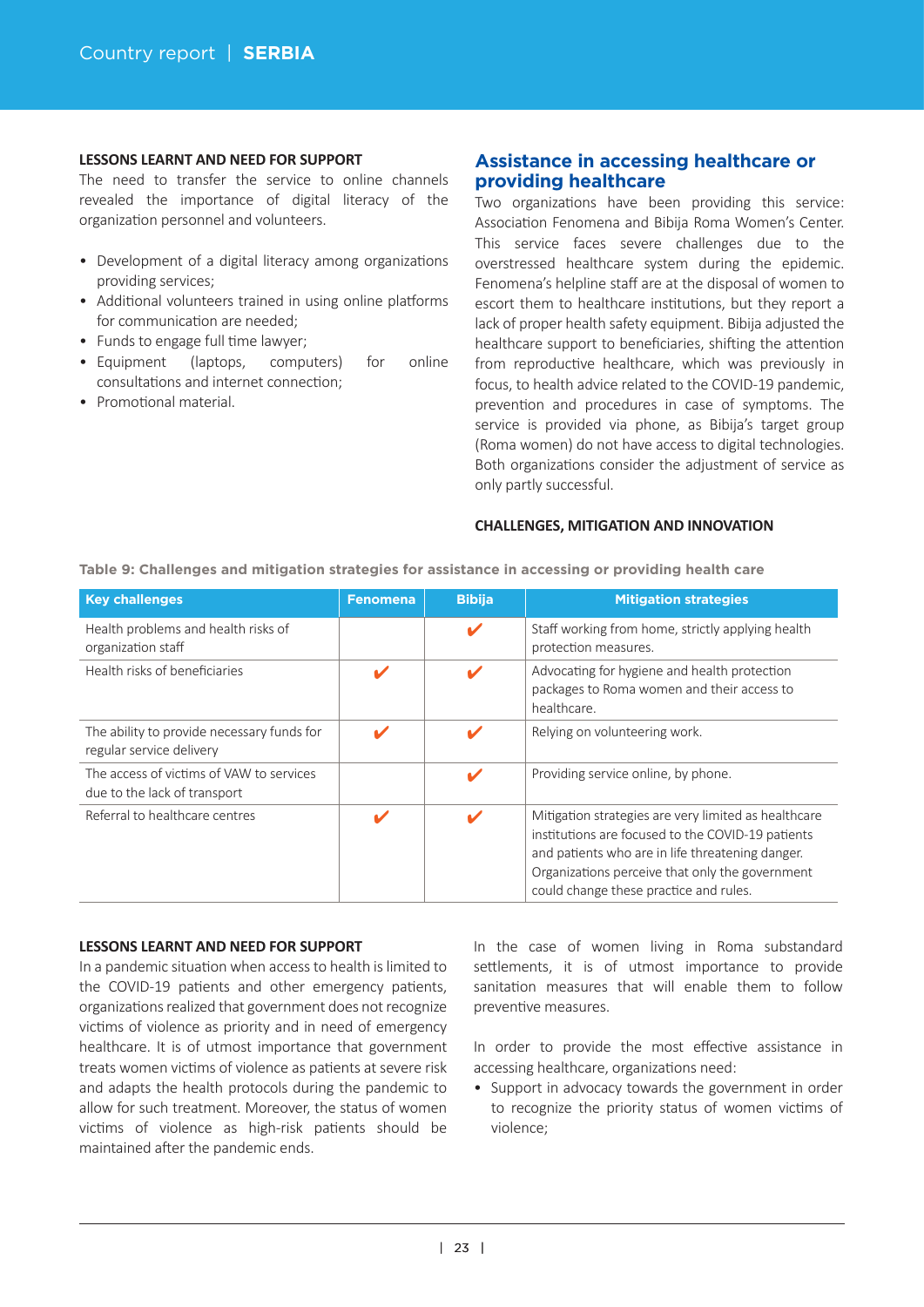- Open and direct communication channels with relevant institutions and online participation in the multisectoral meetings at local levels:
- Support in data collection and analysis of impact of the measures at local level with the aim to improve the availability of healthcare services and accessibility of institutions for protection during the crisis, particularly for marginalized groups;
- To establish protocols of referral of beneficiaries to humanitarian aid organizations for the provision of food, clothing, and other necessities;
- Support to advocacy for prioritization of life conditions in informal settlements in future Roma inclusion plans, since the pandemic situation revealed the lack of resources to follow health safety protocols in the settlements:
- Increase of digital skills of population living in informal settlements, but also among the staff of the organizations providing this service.

# **Assistance in accessing other institutions**

Five organizations have been providing these services: Fenomena, Sandglass, SOS Network Vojvodina, Iz Kruga – Vojvodina and Bibija Roma Women's Center.

Organizations perceive changes in the work of institutions. It is harder to reach police, and extremely difficult to participate in the sessions for developing individual safety plans. The work of the police is not transparent. Women complain to the organizations that it is hard to reach the police, and even when the police come to intervene, their behavior is not appropriate, often blaming the women. Since all attention is now directed towards the pandemic and healthcare system, institutions do not perform in satisfactory ways. Contrary to this predominant impression, in several cases it was easier to reach out to the police in local communities during the pandemic, most likely because fewer people were contacting the police and phone lines were not as busy as usual.

A similar situation is reported related to the accessibility of social protection services. Organization reported that their beneficiaries have problems to reach out to the officials from centers for social welfare. Only in situations where the organization's staff have good personal contact with the individual employees of the centers for social welfare, the intervention is likely to be completed.

Public prosecutor's offices, representing the focal points of the local coordination teams, are less active. They do not organize the meetings of the groups for coordination and cooperation in preventing violence against women that should be held twice a month, therefore the individual security plans are rarely developed. The courts organize only urgent hearings during the state of emergency.

The consequences of such functioning of institutions is undermined rights of women victims of violence; they feel that they are unprotected, left alone, and their trust in institutions is decreasing. The impact is visible on organizations as well. They are not able to refer the beneficiaries effectively to the institutions, nor provide adequate protection in situations requiring the intervention of other institutions.

In order to achieve more effective assistance in accessing system institution, organizations need:

- Direct communication channels with relevant institutions and online participation in the multisectoral meetings on local level;
- Protocols to enable cooperation and women's organizations' participation in the work of local Emergency Headquarters to influence the creation of local measures to meet the special needs of women during emergencies.

## **Assistance in education and training**

Support to women victims of violence in education and training has been provided by two organizations: Association Fenomena and Bibija Roma Women's Center. While Bibija temporarily cancelled or postponed educational activities, Fenomena has been trying to adapt the service to the new circumstances by providing online trainings. They are exploring the possibility of delivering online trainings for trainers and introducing new ways of trainings for self-help groups. In order to do so, they are exploring the willingness of beneficiaries and NGOs to work online and identifying appropriate software to organize the training, which might be costly.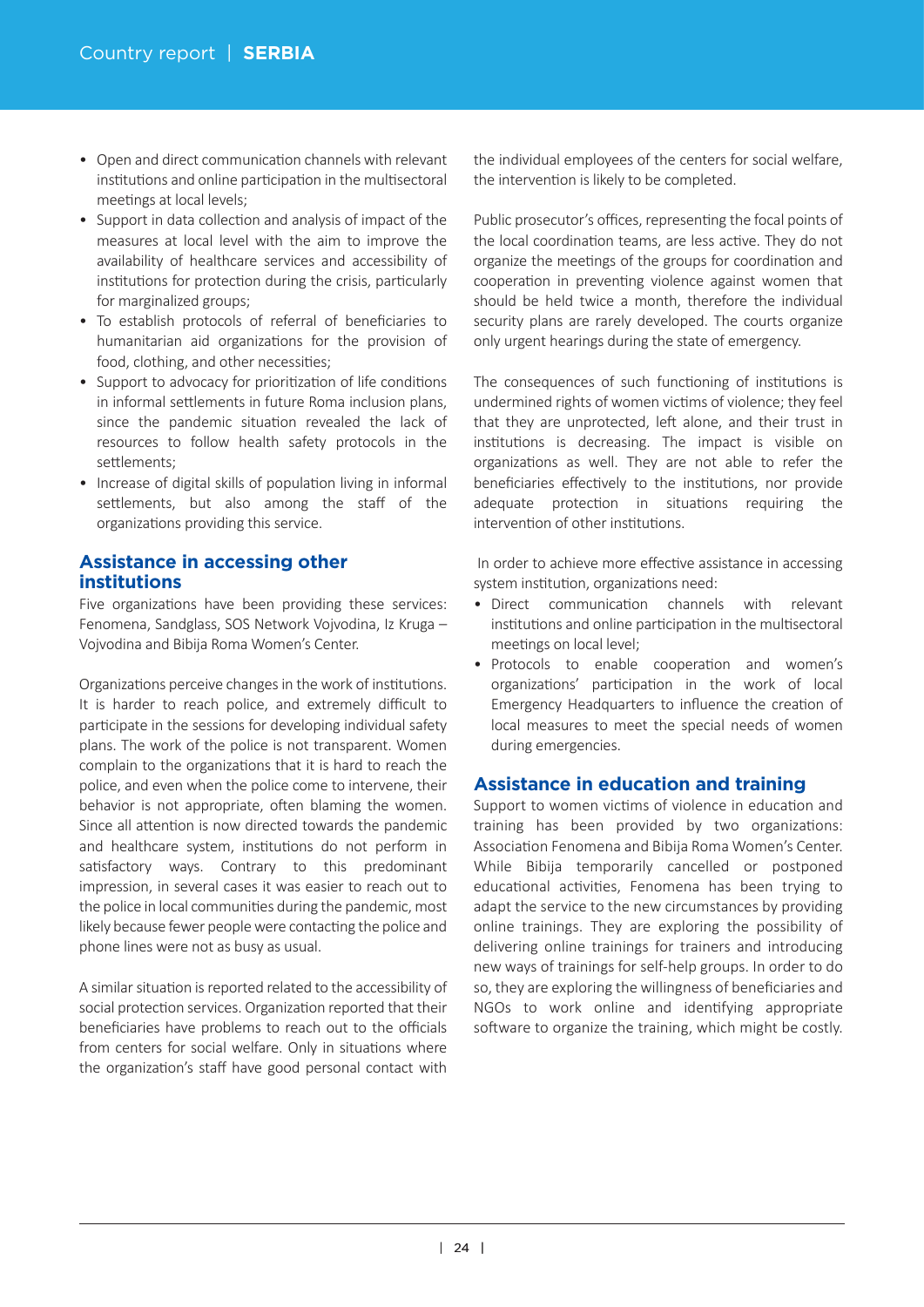| <b>Key challenges</b>                            | <b>Bibija</b> | <b>SOS</b><br><b>Network</b><br>Vojvodina | Iz kruga<br><b>Vojvodina</b> | Fenomena | <b>Sandglass</b> | <b>Victimology</b><br><b>Society</b> |
|--------------------------------------------------|---------------|-------------------------------------------|------------------------------|----------|------------------|--------------------------------------|
| Elderly women                                    |               |                                           |                              |          |                  |                                      |
| Roma women                                       |               |                                           |                              |          |                  |                                      |
| Women from rural and remote areas                |               |                                           |                              |          |                  |                                      |
| Women with disabilities                          |               |                                           |                              |          |                  |                                      |
| Women not belonging to any of<br>previous groups |               |                                           |                              |          |                  |                                      |

**Table 10: Groups of women to which organizations deliver services**

# **Situation among beneficiary groups and challenges in access to services**

Organizations did not notice any change in the forms of violence women have reported to them. Only one organization reported a change in reporting violence.

**Elderly women** are now completely isolated due to the government measures. They cannot go out so their risk of experiencing violence and neglect is extremely high. The organizations did not introduce any specific strategies to increase outreach towards this groups of women. It is, however, noted that it is important to find an appropriate way to communicate with them. It should be kept in mind this group of women has no high digital literacy skills nor equipment needed for online consultations. Some organizations tried to identify the situations elderly women are facing by talking to their relatives, but no specific actions have been organized so far. One organization delivers aid occasionally to elderly women that are in the need for support.

**Roma women** who live in isolated communities are even more isolated due to movement restriction measures. They live in deprivation and face obstacles in accessing institutions even in regular circumstances, and particularly now when institutions' work is restricted. Bibija is particularly focused on outreach to this group of women. For this purpose, the call center has been established to disseminate information; also, social networks are commonly used. However, the accessibility of digital information is very restricted for this group of women due to digital illiteracy.

**Rural women** face obstacles due to the movement restriction and cancellation of public transportation. They lack possibilities to report violence personally. Many rural women do not possess mobile phones, particularly elderly women, so they are prevented from reporting violence. Some organizations have visited their beneficiaries since the epidemic started.

Women with disabilities did not have proper access to support services even prior to the crisis because there were no adequate technical options for reporting violence for women with sensory disabilities. This is particularly emphasized now, as services are transferred online or by phone. Even organizations that are able to provide appropriate communication with these women now work from home and often the appropriate equipment is not available.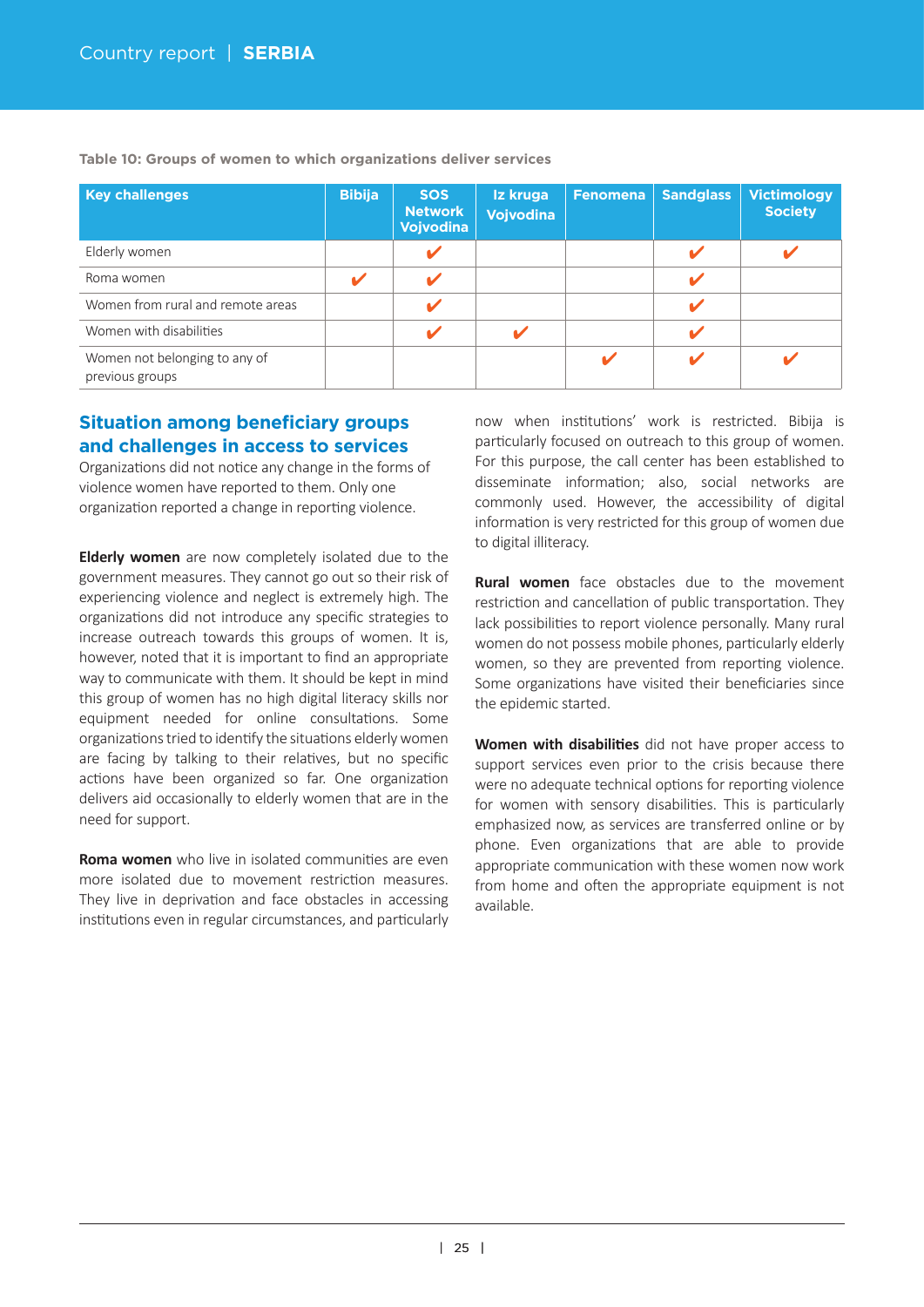# **4. Challenges related to other VAW activities**

In addition to providing services to women victims of violence, organization conduct other activities, such as campaigning and awareness raising, research and advocacy. The main advocacy topics during the last three months were related to media and reporting on VAW, and recently about reporting on violence in regards to increased risks during isolation; more effective work of institutions, with requests to adapt working protocols to the new circumstances and respond adequately to the needs of women experiencing violence; and establishing more effective regular communication with NGOs providing services. Advocacy activities also targeted local self-governments, requiring allocation of funds from the local budgets to protection of women from VAW. Some organizations proposed to the government measures for adjusting the system of protection during the pandemic and martial law. Part of advocacy activities was directed to the removal of physical and other barriers in access to services for women with disabilities experiencing violence. Femicide was also important topic of advocacy.

The research portfolio of organizations includes research on sexual violence (VDS), desk research on worldwide good practices in protection of women from VAW during the COVID-19 pandemic, prevalence of violence among multiply discriminated groups of women, as well as research on femicide. There are plans to conduct research on the response of institutions to VAW in Serbia during the COVID-19 pandemic (Fenomena), as well as to conduct research on the needs and priorities for protection from VAW of women in local communi�es in Kosovo and Serbia (Sandglass) and how women with disabilities live during pandemic (Iz Kruga – Vojvodina).

Organizations reported challenges related to other types of activities, such as:

- Lack time and funding to adjust activities to the new context;
- Inability to organize some activities in an online setting, such as organization of the self-support groups as an important way of learning from exchange of experience;
- Some groups of women are not reachable by digital media, such as Roma, rural women, and women from other marginalized groups, thus it is difficult to work with them in a situation when majority of activities are transferred online;
- Gender equality issues, including violence against women, are currently marginalized and not perceived in public discourse as priority;
- Representatives of the government at different levels and institutions in the system for protection from VAW are not accessible, it is hard to reach them;
- Particular difficulties for women from marginalized groups to access services due to movement restrictions, lack of information, digital gap that prevents them from being well informed and accessing services that are transferred from face-to-face to online modes;
- Difficulties to conduct research or some other programme activities without face-to-face interviews;
- Lack of possibility for field research and data collection from marginalized communities, which are not available on internet and social media.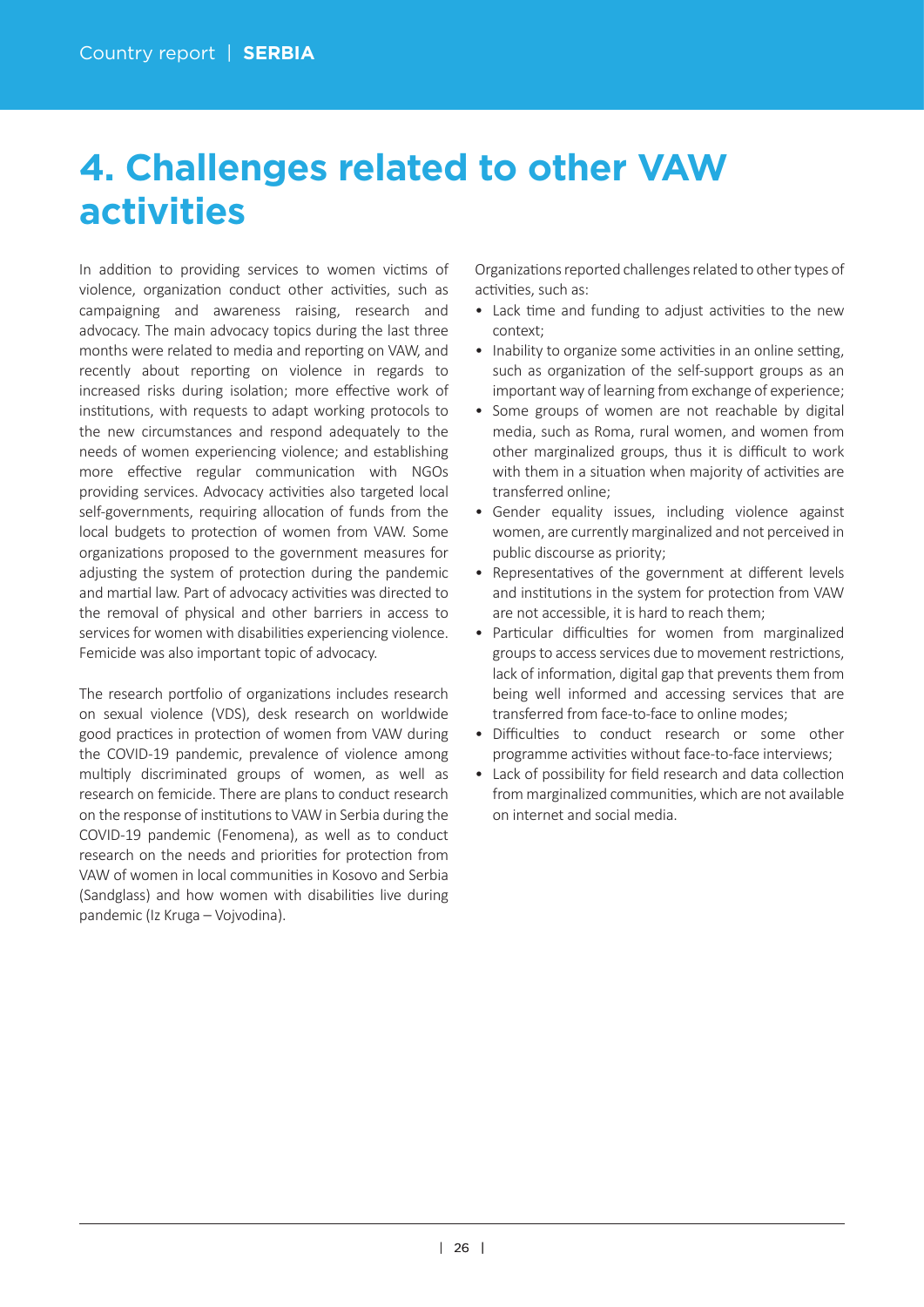### **New solutions to challenges:**

- Social media and networks of organizations are used as channels for campaigning;
- Technical equipment is needed by all organizations: laptops, smart phones, communication applications, solid internet connections, etc.;
- Digital skills of staff should be improved in order to enable them to properly use applications for online communications and to instruct beneficiaries how to use them in order to access services;
- Funding for campaigning during the COVID-19 crisis;
- More volunteers and paid professionals to deliver specialized services, such as psychological support, legal aid, etc.;
- Cooperation with the media in order to inform women about risks from VAW during isolation and opportunities to access support services that are adjusted to the new circumstances;
- To adapt protocols of institutions for the protection of women from VAW in line with new situation including improved regular communication with CSOs service providers;
- To advocate with the government to include women's organizations in planning measures in response to the COVID-19 pandemic;
- Support to electronic libraries for research;
- It is important that the organizations have some contingency funds in order to be able to allocate them when needed in emergency situations. This is something that donors should introduce in their granting schemes. At least 10% of total grants should be allowed to allocate for contingency for unforeseen costs;
- To bring back the institutional grants. The resilience of organizations is severely undermined by full projectbased funding.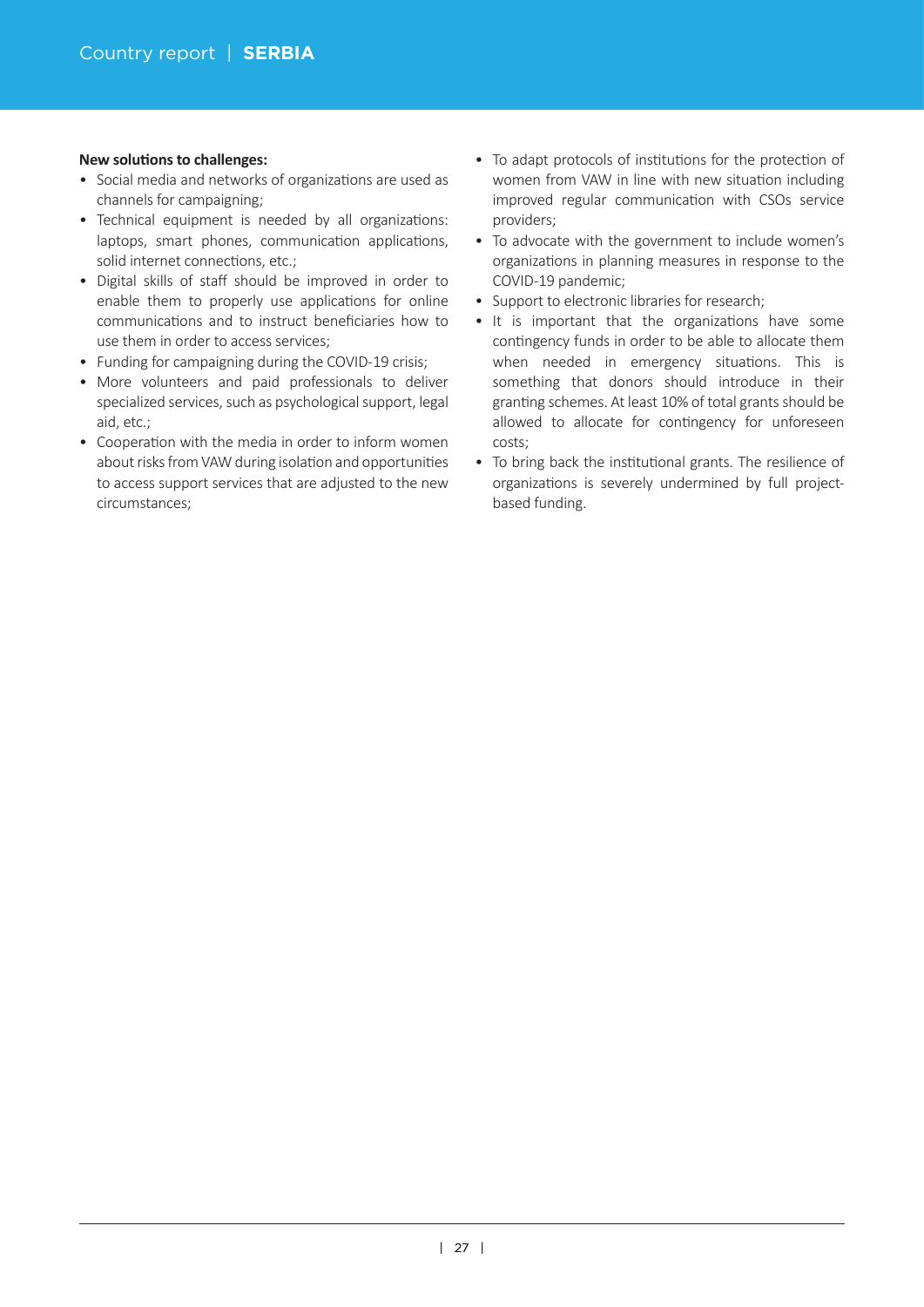# **5. Key recommendations for programming purposes**

The evidence on challenges and needs of organizations to adjust services as well as other activities to the pandemic situation provides facts that could be used for programming purposes. Based on that evidence, the following recommendations are proposed.

## **Helpline**

- Develop an online/mobile SOS helpline application that allows communication with safety and anonymity standards, also accessible to women with disabilities;
- Develop and apply protocols that regulate a new form of communication via chat/e-mail in accordance with IC standards;
- Provide education and training to improve staff knowledge and digital skills to enable staff to properly use online communication applications and to instruct users how to use digital communication channels to access services, with specific focus to instruct women with disabilities;
- Ensure non-interrupted SOS helpline service for women with disabilities in line with the IC and health safety standards 24/7;
- Improve and adjust technical capacities for enabling online services for women with disabilities;
- Establish a direct communication channel with relevant institutions and online participation in the multisectoral meetings at the local level.

## **Rape Crisis Centers**

- Support non-interrupted services by providing rape-kits and other material (forensic tools for evidencing sexual violence);
- Enable secured and facilitated transfers of victims to rape crises centers (RCC) in line with health safety standards, and for consultants to provide urgent assistance to victims in the field when needed:
- Ensure safety equipment for consultants and medical

staff working in the RCCs, hygienic kits for women who, due to injuries and forensic examinations, have to stay in RCC for a certain period;

- Develop protocols to ensure mandatory testing of RCC users for infectious and other sexually transmitted diseases soon they arrive at RCC;
- Develop protocols for RCC communication and cooperation with primary health centers, gynecological ambulances, to allow direct referral of victims of sexual violence to the RCC;
- Provide education and training for all staff to work in an emergency situation/function in crises;
- Support improvement of the organizational capacities of RCC in service provision;
- Ensure that all services in RCC are available for women from marginalized groups.

## **Psychosocial counselling as standalone service**

- Develop protocols that regulate a new form of communication via chat/e-mails in accordance with IC standards;
- Develop protocols for face-to-face consultations in a crisis situation, inclusive of health safety standards;
- Adjust technical equipment and internet connection for providing alternative online psychological support;
- Provide education and training to improve staff knowledge and digital skills to enable staff to properly use online communication applications and to instruct users how to use digital communication channels to access services, with specific focus to instruct women with disabilities;
- Improve and adjust technical capacities for enabling online services for women with disabilities;
- Establish a direct communication channel with relevant institutions and online participation in the multisectoral meetings at the local level.